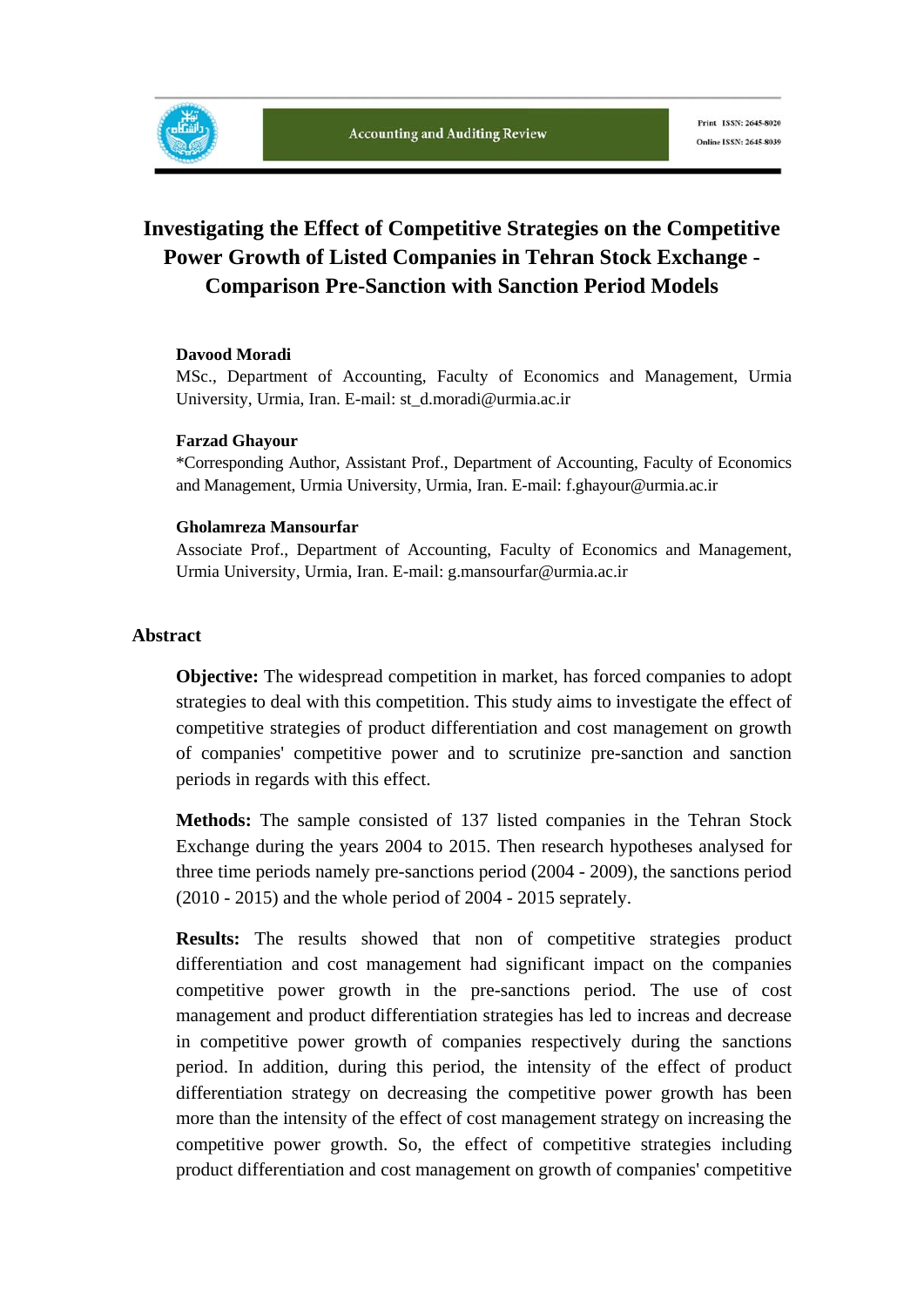power in pre-sanction and sanction periods are different. The results also indicated that the use of cost management strategy during the period form 2004 to 2015 has increased the competitive power growth of companies but the product differentiation strategy had no significant effect.

**Conclusion:** The growth of Competitive power varies according to the type of competitive strategy which is pursued by companies. An increase in the competitiveness power of companies is seen due to the use of cost management strategy; however the use of product differentiation strategy has not been very successful. The results indicate that in order to take advantage of opportunities and to overcome the threats, managers should consider a strategic management approach based on understanding the internal and external environment of the organization in developing competitive strategies of companies. Also, by carefully monitoring their operating costs and not compromising product quality, they have to utilize a cost leadership strategy. In addition, in order for a product differentiation strategy to succeed in creating value for customers and for the company to achieve competitive advantage, the values created in the company's products or services need to be higher than the customer's costs so that customers are willing to pay a higher price.

**Keywords:** Competitiveness, Competitive power growth, Product differentiation strategy, Cost management strategy, Sanction.

**Citation:** Moradi, D., Ghayour, F., & Mansourfar, Gh. (2020). Investigating the Effect of Competitive Strategies on the Competitive Power Growth of Listed Companies in Tehran Stock Exchange - Comparison Pre-Sanction with Sanction Period Models*. Accounting and Auditing Review*, 27(2), 288-306. (*in Persian*)

<sup>------------------------------------------------------------</sup>  Accounting and Auditing Review, 2020, Vol. 27, No.2, pp. 288-306

DOI: 10.22059/acctgrev.2020.300022.1008370

Received: November 08, 2019; Accepted: April 03, 2020

<sup>©</sup> Faculty of Management, University of Tehran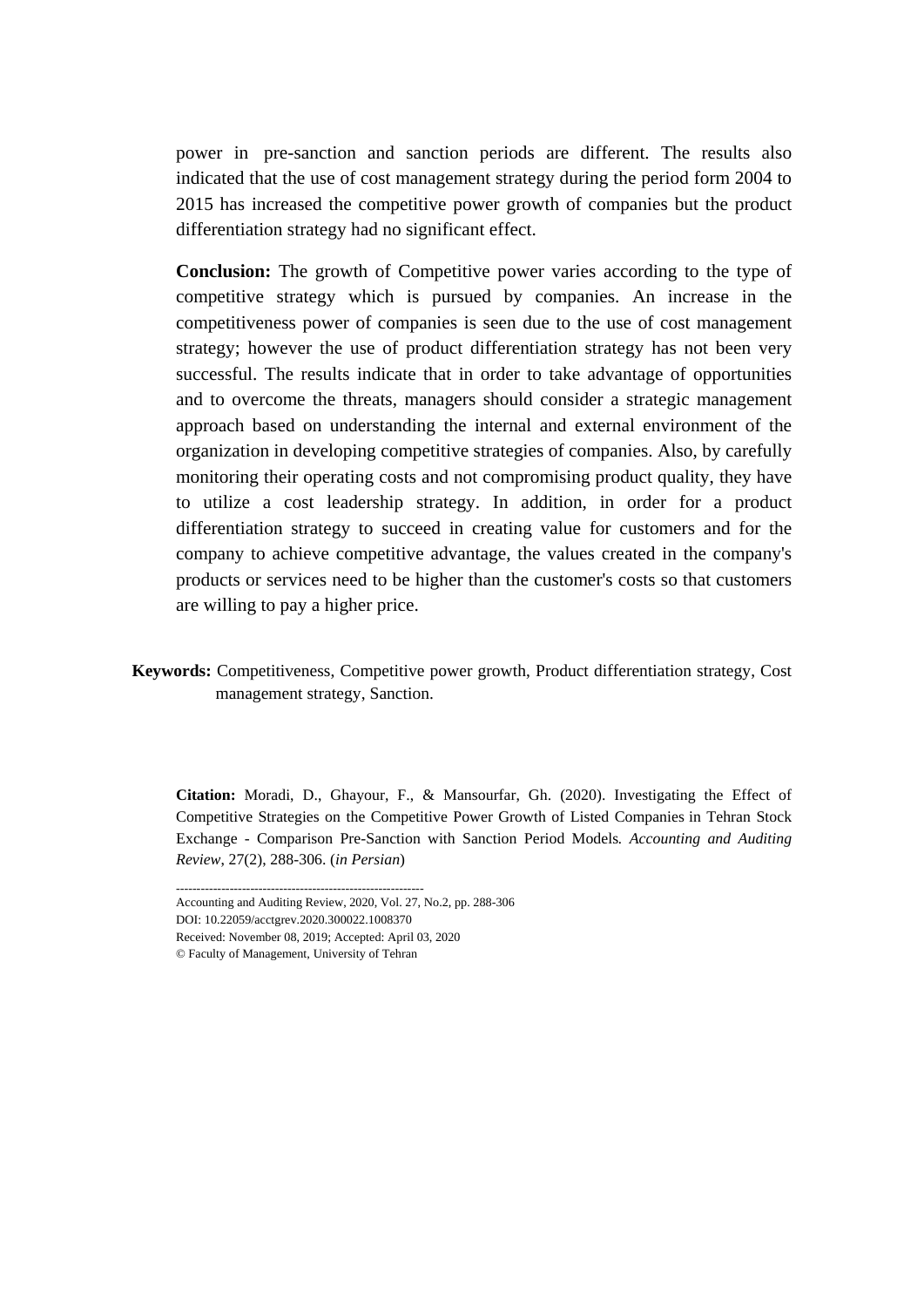

# **بررسي تأثير استراتژيهاي رقابتي بر رشد توان رقابتي شركتهاي پذيرفته شده در بورس اوراق بهادار تهران ـ مقايسه مدلها در دوران پيش از تحريم و تحريم**

#### **داود مرادي**

كارشناس ارشد، گروه حسابداري، دانشكده اقتصاد و مديريت، دانشگاه اروميه، اروميه، ايران. رايانامه: st\_d.moradi@urmia.ac.ir

## **فرزاد غيور**

\* نويســنده مســئول، اســتاديار، گــروه حســابداري، دانشــكده اقتصــاد و مــديريت، دانشــگاه اروميــه، اروميــه، ايــران. رايانامــه: f.ghayour@urmia.ac.ir

## **غلامرضا منصورفر**

دانشيار، گروه حسابداري، دانشكده اقتصاد و مديريت، دانشگاه اروميه، اروميه، ايران. رايانامه: ir.ac.urmia@mansourfar.g

## **چكيده**

**هدف:** رقابت گسترده موجود در بازار، شركتها را ناگزير از بهكارگيري استراتژيهايي براي رويارويي با اين رقابت كرده است. هـدف از پژوهش حاضر، بررسي تأثير استراتژيهاي رقابتي تمايز محصول، مديريت هزينه بر رشد توان رقابتي شركتها و بررسي و مقايسـه اين تأثير در دوران پيش از تحريم و تحريم است.

**روش:** نمونه پژوهش، از 137 شركت پذيرفتهشده در بورس اوراق بهادار تهران، طي سالهاي 1383 تا 1394 تشـكيل شـده اسـت. فرضيههاي پژوهش طي سه دوره زماني، پيش از تحـريم (1383 تـا 1388)، دوره تحـريم (1389 تـا 1394) و دوره زمـاني 1383 تـا 1394 آزمون شدند.

**يافتهها:** دو استراتژي تمايز محصول و مديريت هزينه، بر رشد توان رقابتي شركتها در دوره پيش از تحريم تأثير معنـاداري ندارنـد. استفاده از استراتژي مديريت هزينه، به افزايش رشد توان رقابتي شركتها و استفاده از استراتژي تمايز محصول، به كاهش رشد تـوان رقابتي شركتها در دوره تحريم منجر شده است. همچنين در اين دوره، شدت تأثير استراتژي تمايز محصـول در كـاهش رشـد تـوان رقابتي شركتها، بيشتر از شدت تأثير استراتژي مديريت هزينه در افزايش رشد توان رقابتي شـركتهـا بـوده اسـت. از ايـن رو، تـأثير استراتژيهاي رقابتي بر رشد توان رقابتي شركتها در دوران پيش از تحريم و تحريم با يكديگر متفاوت اسـت. اسـتفاده از اسـتراتژي مديريت هزينه طي سالءاي ١٣٨٣ تا ١٣٩٤، رشد توان رقابتي شركتها را افزايش داده است؛ امـا اسـتراتژي تمـايز محصـول تـأثير معناداري نداشته است.

**نتيجهگيري:** استفاده از استراتژي تمايز محصول در بين شركتهاي ايرانـي چنـدان موفـق نبـوده اسـت؛ امـا اسـتفاده از اسـتراتژي مديريت هزينه به افزايش رشد توان رقابتي شركتها منجر شده است.

**كليدواژهها:** رقابتپذيري، رشد توان رقابتي، استراتژي تمايز محصول، استراتژي مديريت هزينه، تحريم.

**استناد:** مرادي، داوود؛ غيور، فرزاد؛ منصورفر، غلامرضا (1399). بررسي تأثير استراتژيهاي رقابتي بر رشد توان رقابتي شـركتهـاي پذيرفتهشده در بورس اوراق بهادار تهران ـ مقايسه مدلها در دوران پيش از تحريم و تحريم. بررسـيهـاي حسـابداري <sup>و</sup> حسابرسـي،  $YY(Y)$ ,  $\lambda \lambda Y - 3 \cdot 7$ .

-------------------------------------------------------------------------------------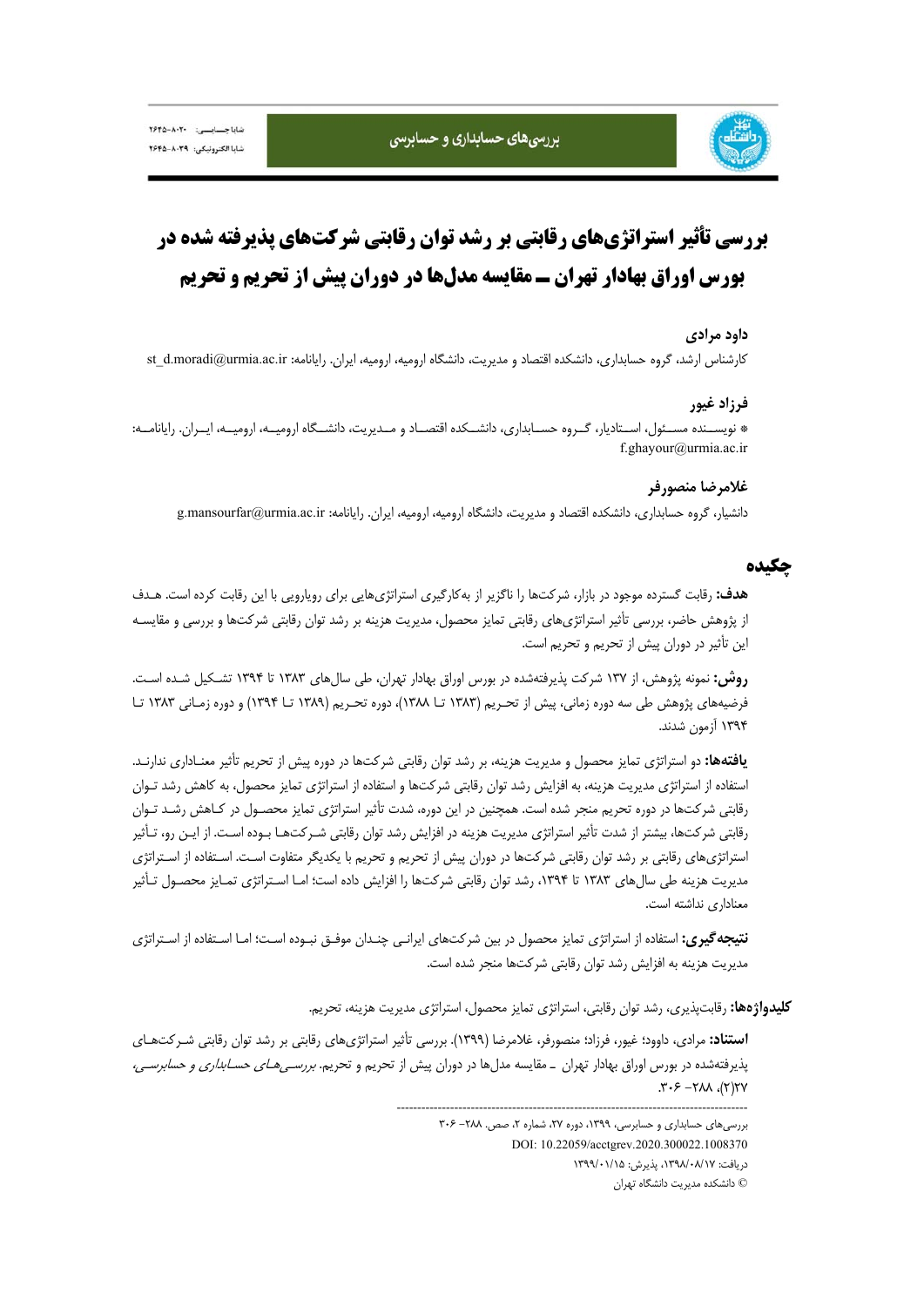#### **مقدمه**

با گسترش جوامع بشري و بازارهاي تجاري، واحدهاي تجاري بزرگتري نيز پديد آمـدهانـد كـه بـه رقابـت بـا يكـديگر ميپردازند. شركتهاي توليدي در قرن بيستويكم با توسعه بازارهاي نوظهور، رقابت شديد، عوامـل محيطـي نـامطمئن، تغيير و تحولات سريع و بنيادين در فنـاوري، تغييـرات در الگوهـاي مصـرف و تقاضـا و مشـتريگرايـي و كـاهش عمـر محصولات روبهرو هستند كه اين موارد شدت و تنوع رقابت بين شركتهـا را افـزايش دادهانـد. در چنـين فضـايي، ايـن پرسش مطرح ميشود كه راز بقا و موفقيت شركتها در بازار فرارقابتي امروز چيست (همتي، ميرابي و فروغي، 1390)؟

رقابت جهاني، همواره به نفع مصرفكنندگان در كليه كشورها بوده است. در نتيجه رقابت جهـاني، محصـولاتي بـه بازار عرضه ميشوند كه از نظر عملكرد و قيمت، با نياز مصرفكنندگان مناسب باشند. بنابراين موفقيت در كسـبوكـار و حفظ و گسترش موقعيت رقابتي، در گروي شناخت هرچه بيشتر نيازهاي مصـرفكننـدگان، محصـولات رقبـا، كـاربرد و ويژگيهاي محصول و شناسايي مشتريان است. شركتهايي در عرصه رقابت موفقتر هستند كـه محصـولاتي (كـالا يـا خدمات) را كه بيشتر و بهتر بتوانند نيازهاي مصرفكنندگان را تأمين كنند، ارائه دهند. به بيـان ديگـر، مصـرفكننـدگان، محصولات (كالا يا خدمات) آن شركت را به رقبا ترجيح دهند (وظيفهدوست، حاجلو و نظرپـور، 1392). مزيـت رقـابتي از جمله مؤلفههايي است كه موفقيت شركتها را در دستيابي به چنين هدفي تضمين ميكند. ايجاد مزيت رقابتي بهصـورت تصادفي و بدون برنامه حاصل نميشود و با انتخاب دقيق استراتژي رقابتي شركت ارتباط نزديكـي دارد (اربـاب شـيراني، احمدي و شـهرياري، ١٣٩٢). از ديـدگاه پـورتر ٰ (١٩٨٠)، دو مفهـوم اسـتراتژي رقـابتي و مزيـت رقـابتي لازم و ملـزوم يكديگرند، بدين معنا كه استراتژي رقابتي مناسب ميتواند به يك مزيت رقابتي منتج شود و براي دستيابي به يك مزيـت رقابتي نيز بايد يك استراتژي رقابتي تدوين شود. انتخاب استراتژي رقابتي مناسب، كار پيچيـده و حتـي مخـاطرهآميـزي است. تصميمگيري در زمينه تدوين استراتژيها، سازمان را متعهد ميكند تا براي دورهاي طولاني، محصولات خاصـي را توليد كند، در بازارهاي خاصي به فعاليت بپردازد و از منابع و فناوريهاي شناختهشـدهاي اسـتفاده كنـد. بـر ايـن اسـاس، سازمانها ميكوشند تا با تدوين استراتژيهاي مناسب، در عرصه پوياي رقابت به بقا و رشد خـود ادامـه دهنـد (ديويـد<sup>۲</sup> ،  $.(\tau \cdot \gamma)$ 

مطابق با ادبيات اقتصاد سياسي، ساختار اقتصادي و سياسي يك كشور با يكديگر رابطـه تنگاتنـگ و در عـين حـال پيچيدهاي دارند، بهطوري كه ساختار سياسي كشور بهعنوان سيستم هـدايتگر مـديريت اقتصـادي كشـور عمـل كـرده و منعكسكننده تفكرهاي اقتصادي آن سيستم سياسي است. بيثباتي سياسي بهعنوان مهمترين عامـل داخلـي امـا بـرون ساختاري (اقتصادي)، با مفهوم امنيت اقتصادي در تأثيرگذاري بر عوامل توليد نزديكترين و معنـادارترين تعامـل را دارد. تحريم، يكي از مواردي است كه ميتواند باعث بيثباتي سياسي جوامع شود. از ميان انواع تحريمها، در سـطح جهـان در ميان كشورها، تحريم اقتصادي بيشترين مورد استفاده را دارد. تحريمهاي اقتصادي، بهطور معمول بر كشور تحريمشده و تحريمكننده، بهنسبت وضعيت هر يك، هزينههايي را تحميل ميكند. از اين رو، هرگونه اختلال در نهـاد مـديريتي يـك

ــــــــــــــــــــــــــــــــــــــــــــــــــــــــــــــــــــــــــــــــــــــــــــــــــــــــــــــــــــــــــــــــــــ

1. Porter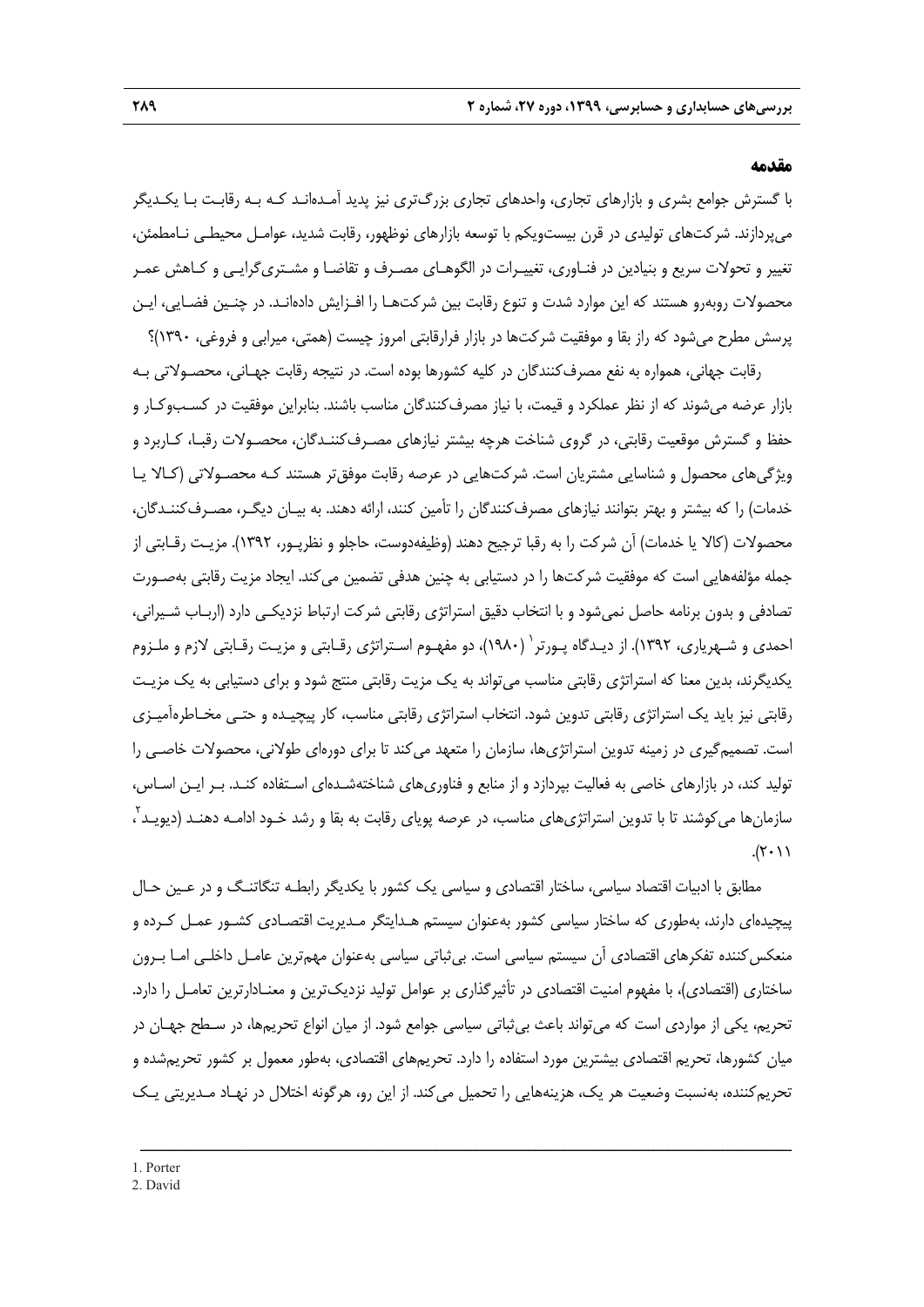كشور (دولت) با عنوان بيثباتي سياسي يا تحريم، بهويژه در كشورهاي در حال توسعه ميتوانـد بـه بـيثبـاتي اقتصـادي منجر شده و حركت طبيعي اقتصاد و رشد اقتصادي كشور را مختل كند (اصغرپور، احمديان و منيعي، 1392).

با توجه به مطالب بيانشده، در محيط رقابتي دنياي امروز، شركتها بهمنظور برخورداري از قـدرت رقابـتپـذيري و حفظ بقا و رشد خود، همواره بهدنبال كسب سهم از بازار بيشتر و رشد توان رقابتي هستند. كاهش توان رقابتي و از دسـت دادن بازار فروش ميتواند بقاي شركتها را با مشكلات جدي مواجه كند. از اين رو، هدف از پژوهش حاضر، بررسي تأثير استراتژي رقابتي شركتها بر رشد توان رقابتي آنها و بررسي و مقايسه اين تأثير در دوران پيش از تحريم و تحريم است.

# **مباني نظري و تجربي پژوهش**

# **رقابت در بازار محصول و كسب مزيت رقابتي**

محيطي كه شركتها اكنون در آن فعاليت ميكنند، محيطي رو به رشد و رقابتي است و شركتهـا بـراي ادامـه حيـات و رشد خود، به رقابت با عوامل متعددي در سطح ملي و بينالملل مجبور هستند (اعتمادي و منتظري، 1392). مزيت رقابتي از جمله مؤلفههايي است كه موفقيت شركتها را در دستيابي به چنـين هـدفي تضـمين مـيكنـد و مجموعـه منـابع يـا قابليتهايي است كه امكان غلبه شركت بر رقباي خود را بهطور مداوم فراهم ميآورد (ارباب شـيراني و احمـدي، 1392). به عقيده پورتر (1980)، مزيت رقابتي عاملي است كه سبب ميشود مشتري، محصول (كالا يا خدمات) يك شركت را به رقبا ترجيح دهد و به بيان ديگر، ارزشهاي قابل ارائه بنگاه براي مشتريان است، بهنحـوي كـه ارزشهـاي ايجادشـده از هزينههاي مشتريان بالاتر باشند. از اين رو، برخورداري از قدرت رقابتپـذيري و كسـب سـهم از بـازار بيشـتر در محـيط رقابتي دنياي امروز، راهي جز كسب مزيت رقابتي براي شركتها باقي نميگذارد.

زماني كه صحبت از مزيت رقابتي به ميان ميآيد بايد به منشأ پيدايش آن توجه ويـژهاي كـرد. هـر سـازمان داراي مجموعهاي از منابع است كه همه از يك ميزان اهميت برخوردار نبوده و كارايي و اثربخشي آنها بـراي سـازمان متفـاوت است، بنابراين همه منابع، عامل دستيابي به مزيت رقابتي پايدار براي سازمان نيستند. منابعي براي سازمان مزيت رقـابتي پايدار ايجاد مي كنند كه داراي ويژگي هاي خاصي باشند. بارني ` (١٩٩١)، چهار ويژگي كه سبب خلق مزيت رقابتي پايـدار توسط منابع سازمان ميشوند را بيان كرد. بر اساس ديدگاه وي، اگر يك منبع ارزشمند باشـد، كميـاب باشـد، رقبـا آن را بهسختي تقليد كنند و سازمان قابليت استفاده از آن را داشته باشد، ميتواند عامل خلق مزيت رقابتي پايـدار شـود. مزيـت رقابتي موقت از منابعي سرچشمه ميگيرد كه ارزش توليد ميكنند و كمياب هسـتند، امـا بـهسـادگي توسـط رقبـا تقليـد ميشوند. اگر اين منابع، كار يك منشأ مزيت رقابتي را انجام دهند، ساير رقبا بهزودي از آن الگوبرداري خواهند كرد و اين امر به برابري رقابتي منجر خواهد شد.

# **استراتژي رقابتي و جايگاه آن در سازمان**

استراتژي رقابتي طرحي در راستاي رسيدن به اهداف بلندمدت سازمان است كه منـابع سـازمان را بـا تغييـرات محيطـي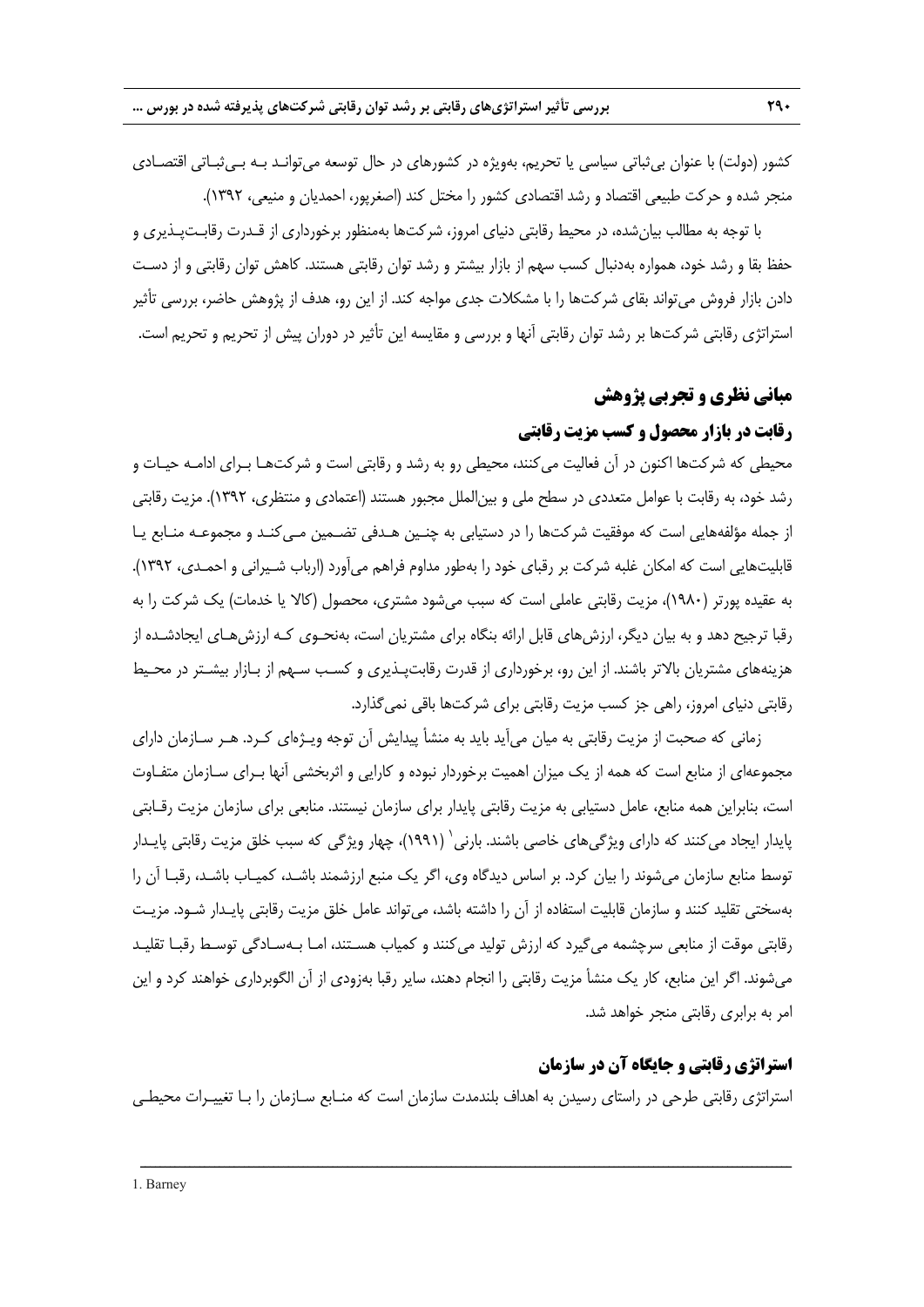هماهنگ مي كند (هاكانسون و اسنووتا`، ۱۹۸۹). به بيان ديگر، استراتژي رقابتي، چگـونگي برنامـهريـزي مـديران بـراي تطبيق قوتها و ضعفهاي سازماني با فرصتها و تهديدهاي محيطي را معين ميكند. همانطور كـه بيـان شـد، هـدف اصلي سازمان از ايجاد مزيت رقابتي پايدار با تكيـه بـر منـابع و قابليـتهـايي كـه در اختيـار دارد، برخـورداري از قـدرت رقابتپذيري، كسب سهم از بازار بيشتر و دستيابي به موقعيتي ممتاز از لحاظ عملكردي در بازار است. دستيابي بـه چنـين هدفي بهصورت تصادفي و بدون برنامه حاصل نميشود، بلكه با انتخاب دقيق استراتژي رقابتي شـركت ارتبـاط نزديكـي دارد (ارباب شيراني و همكاران، 1392). تئوري استراتژي رقابتي عمومي پورتر (1980)، بدون شك يكـي از ديـدگاههـاي ماندگار و مؤثري است كه در رابطه با بررسي رفتار استراتژيك شركتها مطرح شـده اسـت. بـه بيـان پـورتر، شـركتهـا ميتوانند براي دستيابي به عملكرد بالاتر از سطح متوسط در يك صنعت و همچنين غلبه بر نيروهاي رقابتي و پيشـي بـر رقبا، سه نوع استراتژي رقابتي اتخاذ كنند. وي اين سه نوع استراتژي را استراتژيهاي رقابتي عمومي ناميـده اسـت، زيـرا ميتوان آنها را براي همه محصولات، در همه صنايع و براي همه شركتها در هر اندازهاي بهكار گرفت كه عبارتانـد از: مديريت يا رهبري هزينهها، متفاوت يا متمايز كردن محصولات يا خدمات و تمركز بر محصولات و خدمات خاص.

نخستين استراتژي رقابتي، استراتژي رهبري هزينهها است. بر اسـاس ايـن اسـتراتژي، مـديريت در صـدد كـاهش هزينهها بر ميآيد و ميكوشد ضمن حفظ كيفيت، با كاهش هزينهها در مقايسه با شركتهاي رقيب، به سهم بيشـتري از بازار دست يابد. دومين استراتژي رقابتي، استراتژي تمايز محصول است. شركتهايي كه اين استراتژي را بهكار ميگيرنـد ويژگيها و خصيصههايي را انتخاب ميكنند كه از ديدگاه مشتريان مهم است يا از ديدگاه آنها پنهـان مانـده اسـت. ايـن شركتها از طريق فراهم كردن محصولات يا خدماتي كه كيفيت بالاتر، عملكرد بهتر يا ويژگي منحصر به فردي دارند و به مشترياني عرضه ميشوند كه به قيمت حساسيت چنداني ندارند، به مزيت رقابتي دست مـييابنـد. سـومين اسـتراتژي رقابتي، استراتژي تمركز است. شركتهايي كه اين استراتژي را بهكار ميگيرند ميكوشـند تـا از طريـق تمركـز بـر نـوع خاصي از محصولات يا خدمات، بر بخشهاي خاصي از بازار يا گروههاي خاصي از مشتريان متمركـز شـوند. شـركتهـا ميخواهند از طريق كاهش هزينهها يا متمايز كردن محصولات يا خدمات و محدود كردن بازار، به اين هدف دست يابند. (پورتر، 1980).

وظيفهدوست و همكاران (1392)، به بررسي تأثير پيادهسازي استراتژيهاي رقابتي پورتر در پاسخگويي به نياز بـازار محوري مشتريان محصولات پلي اتيلن شـركت پتروشـيمي پرداختـه و دريافتنـد كـه اسـتراتژيهـاي رقـابتي پـورتر بـر پاسخگويي به نياز بازار محوري مشتريان شركت پتروشيمي تأثير مثبت دارند. پژوهش ايسـلامي، مصـطفي و لاتكـوويج<sup>۲</sup> (2020) نشان داد كه استفاده از استراتژيهاي رقابتي مديريت هزينـه، تمـايز محصـول و تمركـز، بـر افـزايش عملكـرد شركتها تأثير مستقيمي داشته است. استفاده از استراتژي تمايز محصول در مقايسه با دو اسـتراتژي ديگـر، بـر افـزايش عملكرد شركتها تأثير بيشتري داشته است. شركتهايي كه از استراتژيهاي رقابتي پورتر استفاده كردهاند در مقايسه بـا شركتهايي كه استراتژيهاي پورتر را اعمال نكردهاند، عملكرد بهتري داشتهاند. استفاده از استراتژيهاي رقـابتي پـورتر

<sup>1.</sup> Hakansson & Snehota

<sup>2.</sup> Islami, Mustafa & Latkovikj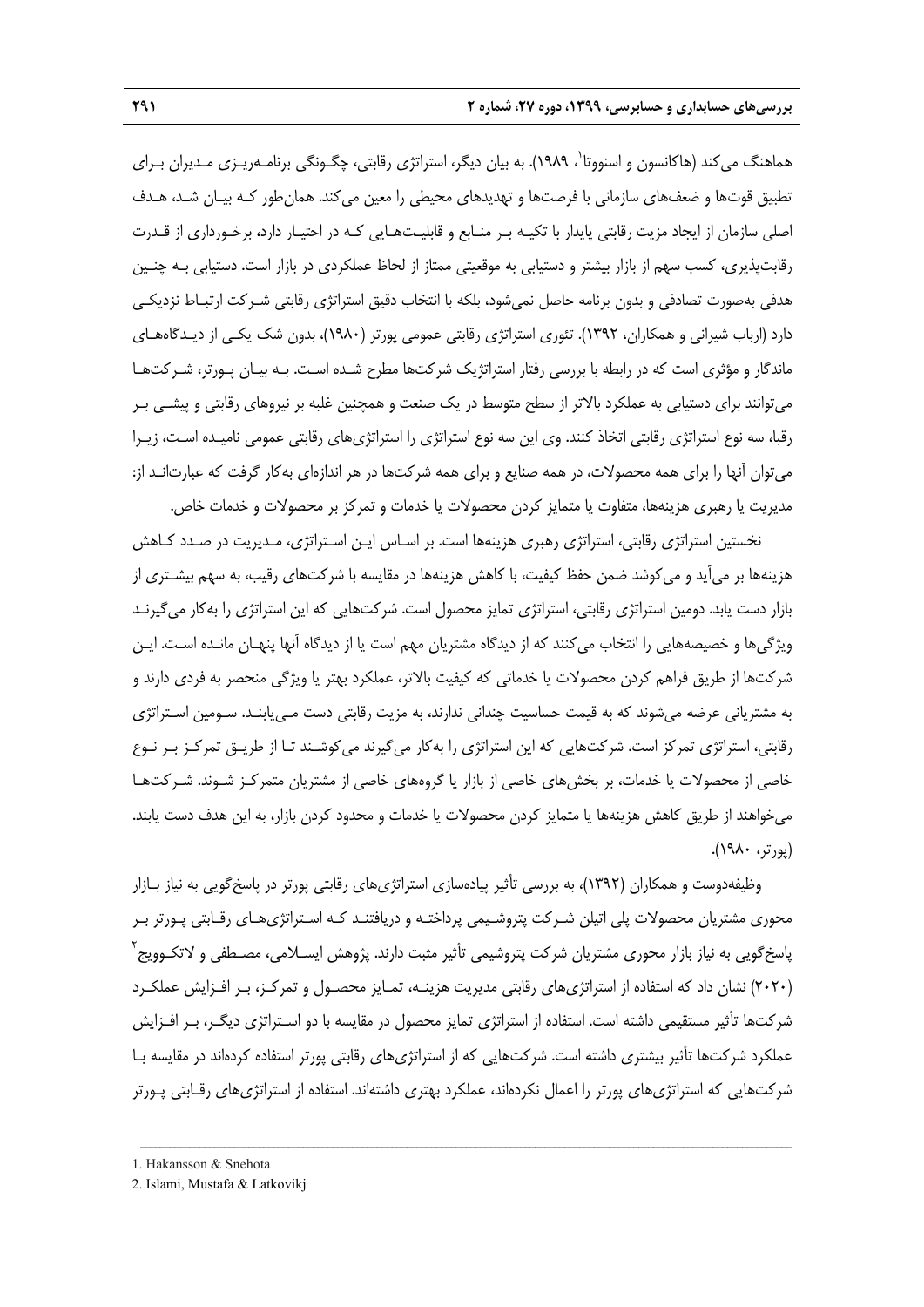اين امكان را براي شركتها فراهم كرده است تا به اهداف اساسي هر بنگاه اقتصادي براي بقا، يعني سودآوري و افزايش سهم از بازار با موفقيت دست يابند. بايراكتار، هانسرلياوغلار، ستينگـوك و كاليسـير 1 (2017)، بـه بررسـي روابـط بـين استراتژيهاي رقابتي، نوآوري و عملكرد 140 شركت توليدي تركيه پرداختند. نتايج پژوهش آنها نشـان داد كـه مـديران شركتها در شرايط رقابتي بازار، اغلب از استراتژيهاي رقابتي تمايز محصول و مديريت هزينه استفاده كردهاند. با وجـود اين، آنها بايد به نوآوري كه بهعنوان پلي بين استراتژيهاي رقابتي و عملكرد شركت نقش مهمي ايفا مـيكنـد، اهميـت يشترى بدهند. بانكر، ماشرووالا و تريپاتى<sup>۲</sup> (۲۰۱۴)، رابطه بين استراتژىهاى رقابتى مديريت هزينه و تمـايز محصـول و پايداري عملكرد را بررسي كرده و نشان دادند كه استفاده از استراتژيهاي رقابتي، به بهبود عملكرد جاري منجر ميشود. با وجود اين، استراتژي تمايز محصول نسبت به استراتژي مديريت هزينه، به حفظ عملكرد در دورههاي آتي منجر ميشود و با ريسك بيشتري همراه است. بنا به يافتههاي مرادي و سپهوندي (1394)، هر دو استراتژي مـديريت هزينـه و تمـايز محصول بر عملكرد شركتها اثر مثبت و معناداري داشتهاند. با وجود اين، بهكارگيري استراتژي تمايز محصول نسبت بـه استراتژي مديريت هزينه به عملكرد پايدارتري منجر ميشـود. لشـكري، سـامي و ارشـادي (1393)، دريافتنـد كـه اكثـر شركتها با استراتژي رهبري هزينه آشنا بودهاند و نسبت بهكارگيري اين استراتژي از استراتژي تمايز بيشتر بوده است.

بنابراين، رقابت گسترده موجود در بازار، شركتها را ناگزير از بهكارگيري استراتژيهاي براي رويارويي با اين رقابت كرده است. بر اساس تئوري استراتژي رقابتي عمومي پورتر، شركتها ميتوانند از طريق بهكارگيري استراتژيهاي تمايز محصول و مديريت هزينه، مزاياي رقابتي ايجـاد كننـد. بنـابراين، در فرضـيههـاي اول و دوم پـژوهش بـه تبيـين تـأثير استراتژيهاي رقابتي تمايز محصول و رهبري هزينه بر رشد توان رقابتي شركتها و مقايسه شدت تأثير آنهـا طـي دوره زماني 1383 تا 1394 پرداخته شده است.

**فرضيه نخست:** استراتژيهاي رقابتي تمايز محصول و رهبري هزينه بر رشد توان رقـابتي شـركتهـا تـأثير معنـاداري دارند.

**فرضيه دوم:** شدت تأثير استراتژيهاي رقابتي تمايز محصول و رهبري هزينه بر رشد توان رقـابتي شـركتهـا متفـاوت است.

# **تحريم و تأثير آن بر استراتژي رقابتي**

تحريمهاي اقتصادي، بهطور معمول هزينههايي را بر كشور تحريمشده و تحريمكننده تحميل ميكند. اين هزينهها بر هر دو طرف و بهنسبت وضعيت هر يك تحميل ميشوند. نخستين هزينه تحريم، هزينه وقت و انرژي براي تغييـر مناسـبات تجاري و مالي است. تغيير بازارها، هزينه مالي نيز دارد. در شرايطي كه بهدليل تحريم، بازار خريد تغيير كند، ناچار كـالاي مشابه با قيمت بالاتري خريداري ميشود، بنابراين قدرت خريد پول نيز كاهش مييابـد. هزينـه ديگـر تحـريم، تغييـر در رتبهبندي ريسك كشور تحريمشده است. افزايش ريسك اقتصادي كشور تحريمشـده، موجـب زيـاد شـدن هزينـههـاي معاملات ميشود. هزينه ديگر آن، هزينه رواني است كـه موجـب مـيشـود سـرمايهگـذاران بـا ترديـد بـه فرصـتهـاي

<sup>1.</sup> Bayraktar, Hancerliogullari, Cetinguc & Calisir

<sup>2.</sup> Banker, Mashruwala & Tripathy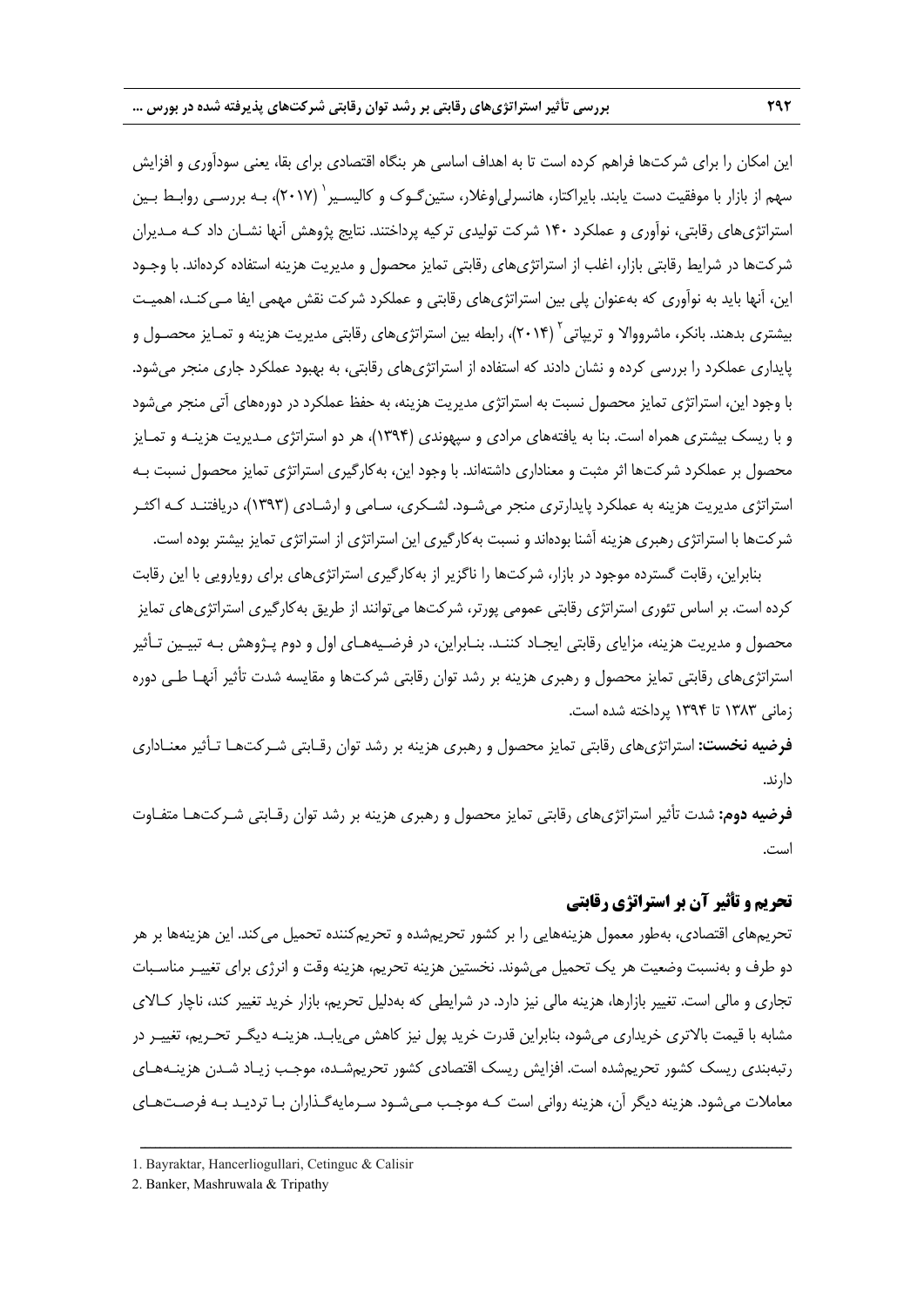سرمايهگذاري نگاه كنند. براي كشور تحريمكننده نيز از دست رفتن بازار فروش و ارائه خدمات مالي، هزينه تحريم اسـت (شفيعي رودپشتي، امامي و ملكشاهي، 1392). از اين رو، شرايط تحريم ميتواند بر عملكرد شركتهاي متاثر از تحـريم تأثير بگذارد و باعث تحميل هزينههايي بر شركتهاي تحريمشده شود (رضايي، پارسـا و مهربانيـان، 1396). بـر اسـاس نتايج پژوهش خواجويي پور، محمدي نژاد، شعبان زاده و خوبياري شورباز (1395)، از نظر شـركت تعـاوني توليدكننـدگان پسته رفسنجان، مهمترين استراتژيهاي رقابتي بازاريابي بهترتيب اولويت شامل استراتژيهاي تمركز، تمـايز محصـول و رهبري هزينهها هستند. همچنين از نظر اين شركت، شرايط سياسي و اقتصادي ايران از عوامل مهم اثرگذار بر استراتژي بازاريابي شركت بوده و شرايط اجتماعي و فرهنگي و مديريت عوامل محيطي، از عوامل كماهميت اثرگذار بـر اسـتراتژي رقابتي بازاريابي اين شركت به شمار ميآيند. بنابراين انتظار ميرود شركتها در شرايط تحـريم، بـراي موفقيـت در بـازار رقابتي و كسب سهم از بازار بيشتر، از استراتژي رقابتي متفاوت از استراتژي انتخابي در شرايط نبود تحريم استفاده كننـد. در فرضيههاي سوم و چهارم پژوهش، به تبيين تأثير استراتژيهاي رقابتي تمايز محصول و رهبري هزينه بر رشـد تـوان رقابتي شركتها در دوران پيش از تحريم و تحريم و مقايسه شدت تأثير آنها در هر دوره پرداخته شده است. **فرضيه سوم:** استراتژيهاي رقابتي تمايز محصول و رهبري هزينه بر رشد تـوان رقـابتي شـركتهـا در دوران مختلـف

(پيش از تحريم ـ تحريم) تأثير معناداري دارند. **فرضيه چهارم:** شدت تأثير استراتژيهاي رقابتي تمايز محصول و رهبري هزينه بر رشد توان رقابتي شركتهـا، در هـر دوره متفاوت است.

در فرضيه پنجم پژوهش، به مقايسه شدت تأثير استراتژيهاي رقابتي تمايز محصول و رهبري هزينه بر رشد تـوان رقابتي شركتها در دوران پيش از تحريم و تحريم پرداخته شده است.

**فرضيه پنجم:** شدت تأثير استراتژيهاي رقابتي تمايز محصول و رهبري هزينه بر رشد توان رقابتي شـركتهـا در دوره تحريم با دوره پيش از تحريم متفاوت است.

## **روششناسي پژوهش**

## **جامعه و نمونه آماري**

جامعه آماري پژوهش، كليه شركتهاي پذيرفتهشده در بورس اوراق بهادار تهران طي دوره زماني 1383 تا 1394 اسـت. نمونه آماري پژوهش، با اعمال شرايط زير تعيين شده است:

- .1 قبل از سال 1383 در بورس اوراق بهادار تهران پذيرفته شده باشند؛
- .2 پايان سال مالي شركتها طي اين سالها تغيير نكرده باشد و منتهي به پايان اسفند باشد؛
	- .3 جزء شركتهاي تخصصي سرمايهگذاري، بيمه و بانكي نباشند؛
	- .4 دادههاي مورد نياز پژوهش براي آنها در بازه زماني پژوهش در دسترس باشد.
	- با اعمال گزينشهاي ذكرشده، در نهايت 137 شركت براي نمونه آماري انتخاب شدند.

دادههاي مالي مورد نياز پژوهش از طريق صورتهاي مالي حسابرسي شده شركتهاي پذيرفتهشده در بورس اوراق بهادار تهران، نرمافزار رهآورد نوين و سامانه جامع اطلاعرساني ناشران به نشاني ir.codal.www به دست آمده است.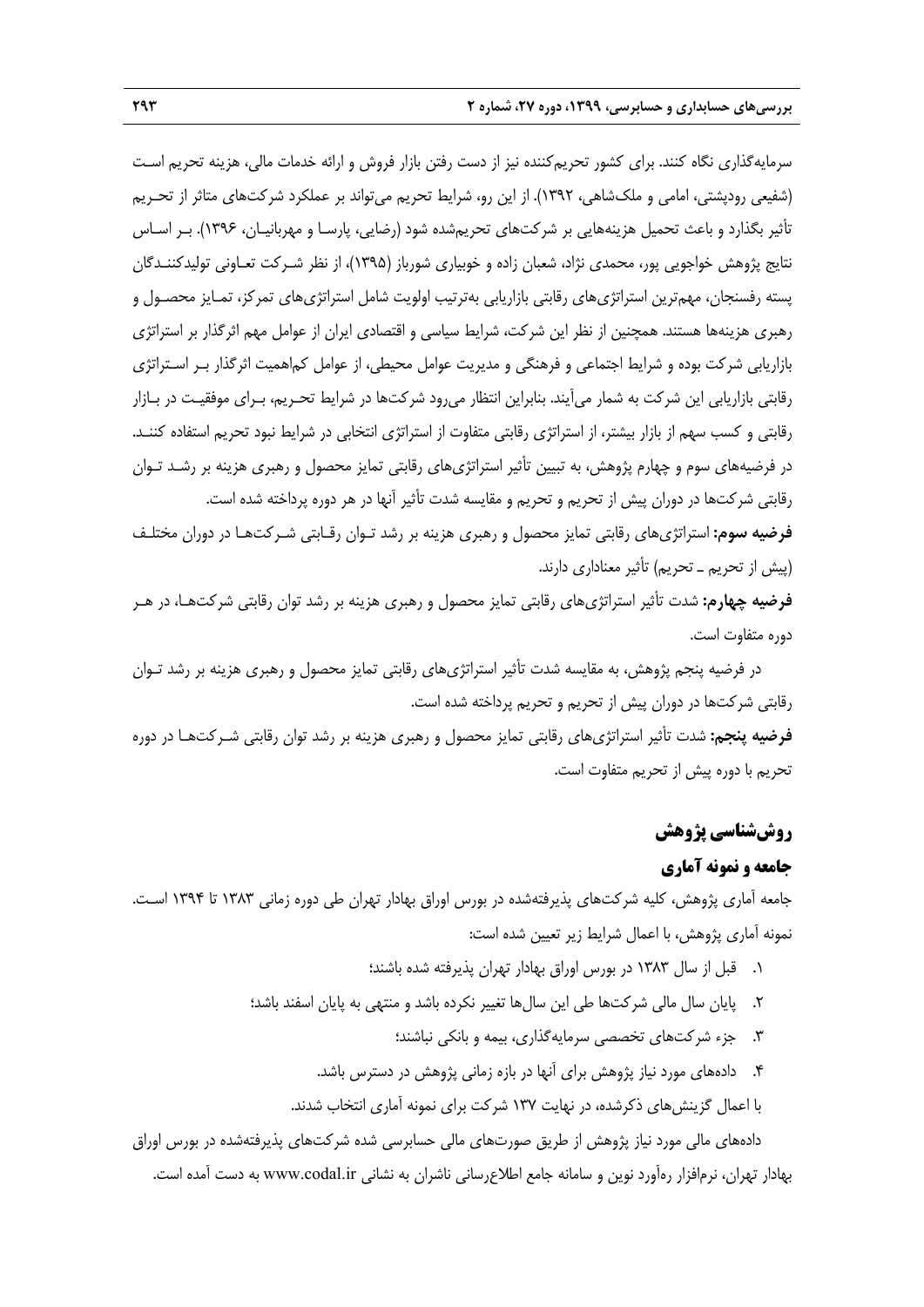### **دامنه زماني پژوهش**

تاكنون، دول استعماري بهمنظور متوقف كردن فعاليتهاي جمهوري اسلامي ايران در حوزه انرژي هستهاي، از ابزارهـاي متعددي استفاده كردهاند. يكي از اين ابزارها، اعمال تحريم عليه جمهوري اسلامي ايران بـوده اسـت. بـا انتقـال پرونـده هستهاي جمهوري اسلامي ايران به شوراي امنيت سازمان ملل متحـد در تـاريخ هجـدهم اسـفند 1384 (هشـتم مـارس 2006) و پس از تصويب ششمين قطعنامه شوراي امنيـت بـه شـماره ،1929 در تـاريخ نـوزدهم خـرداد 1389 (9 ژوئـن 2010)، موجي از تحريمها بهصورت جدي و با شدت بيشتر عليه كشورمان اعمال شد (زهراني و دولـت خـواه، 1389). در نهايت با گفتوگوهاي فشرده، جدي و هدفمند مسئولان اقتصادي و سياست خارجي كشورمان و بـا تصـويب قطـعنامـه 2231 شوراي امنيت سازمان ملل متحد در تاريخ بيستونهم تير 1394 (بيستم ژوئيه 2015)، تحريمهـاي سـازمان ملـل متحد به پايان رسيد و بر اساس آن شش قطعنامهاي كه از سال 1385 تا سال 1389 بر جمهوري اسلامي ايران تحميـل شده بود، يكجا لغو شد.

بر اين اساس، بازه زماني پژوهش حاضر محدود به سالهاي 1383 تا 1394 است. بازه زماني سـالهـاي 1383 تـا 1388 بهعنوان دوره پيش از تحريم و بازه زماني سالهاي 1389 تا 1394 بهعنوان دوره تحريم در نظر گرفته شده است. مبناي دوره تحريم، قطعنامه 1929 شوراي امنيت سازمان ملل متحد به تاريخ 1389/3/19 بوده است.

## **متغيرها و مدل پژوهش**

براي آزمون فرضيههاي اول و سوم پژوهش، از مدل رگرسيوني خطي چندگانه زير استفاده شده است. در ادامه متغيرهاي مدل معرفي شدهاند.

$$
CPG_{it} = \beta_0 + \beta_1 Diff_{it} + \beta_2 Lead_{it} + \beta_3 Size_{it} + \beta_4 Lev_{it} + \beta_5 B/M_{it}
$$
  
+  $\beta_6 Age_{it} + \varepsilon_{it}$  (1)

بهمنظور آزمون فرضيه نخست پژوهش، مدل رگرسيوني ،1 طـي دوره زمـاني 1383 تـا 1394 و بـهمنظـور آزمـون فرضيه سوم پژوهش، مدل رگرسيوني بالا يك بار براي دوره پيش از تحريم (1383 تا 1388) و يك بار براي دوره تحريم (1389 تا 1394) اجرا ميشود.

#### **متغير وابسته**

توان رقابتي، يكي از معيارهاي سنجش رقابت در بازار بوده و بيانگر عملكرد فروش شركت نسبت به سـاير رقبـا اسـت و عبارت است از توان شركت در ايجاد فروش و كسب بازار. توان رقابتي از طريق نسـبت فـروش هـر شـركت بـه فـروش صنعت اندازهگيري ميشود (بني مهد و فراهاني فرد، 1389). پيرو فرضيههاي اول و سـوم پـژوهش، رشـد تـوان رقـابتي شر كتها (CPG) ، بهعنوان متغير وابسته پژوهش در نظر گرفته شده و به صورت زير محاسبه مي شود: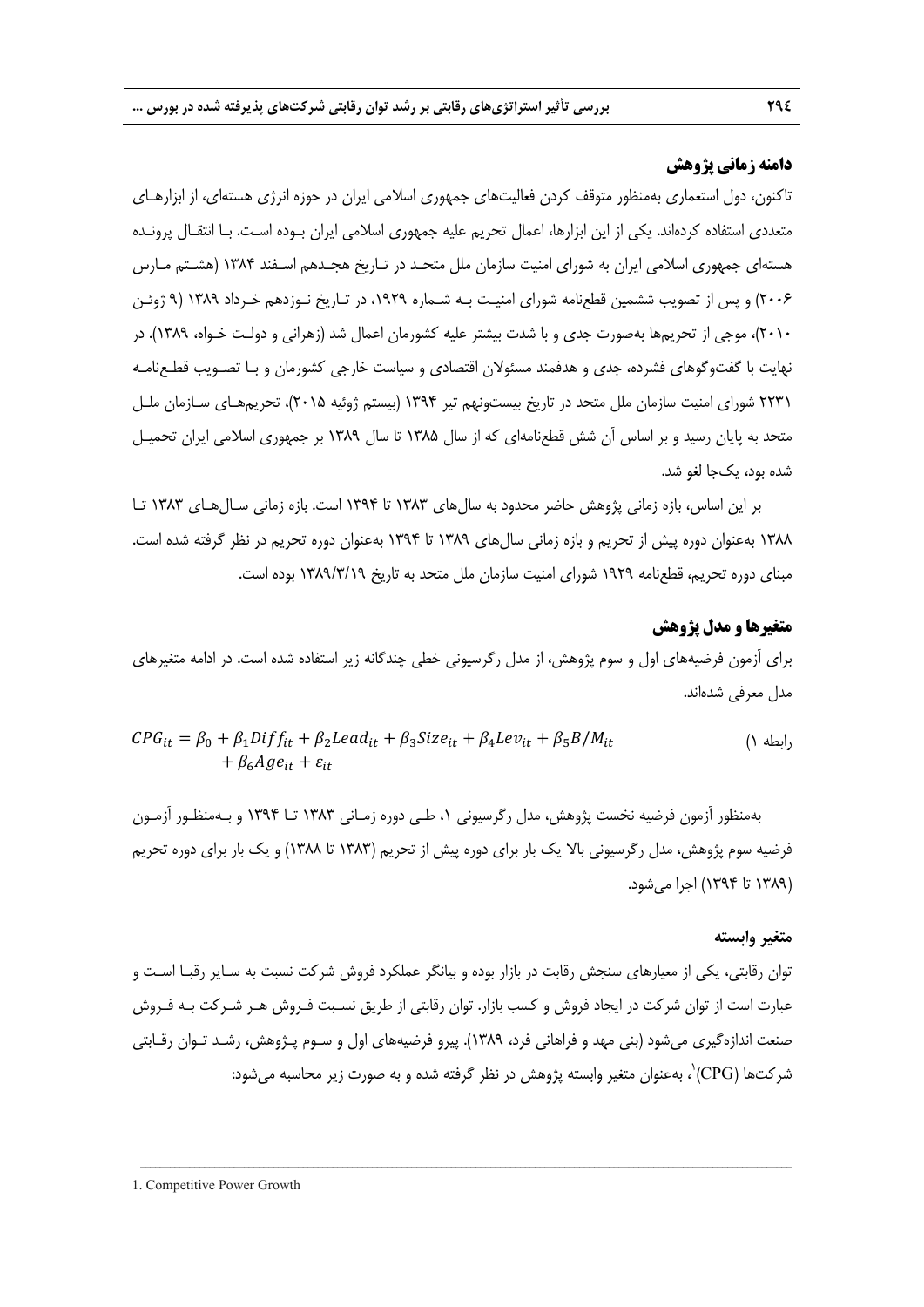$$
CPG_{it} \;=\; \frac{Competitive \; Power_{ijt} - \; Computer \; Power_{ijt-1}}{Competitive \; Power_{ijt-1}} \qquad \qquad (7 \; \text{dy})
$$

Competitive Power (3 رابطه ୧୨୲ = فروش شركت ݅ در سال ݐ فروش صنعت ݆ در سال ݐ

#### **متغيرهاي مستقل**

بر اساس تئوري استراتژي رقابتي عمومي پورتر، شركتها ميتوانند از طريق بهكارگيري استراتژيهـاي تمـايز محصـول و مديريت هزينه (Lead)<sup>۲</sup> مزاياي رقابتي ايجاد كنند. از اين رو، استراتژيهاي تمايز محصول و مـديريت هزينـه "(Diff بهعنوان متغيرهاي مستقل پژوهش در نظر گرفته شدهاند. به پيروي از پژوهشهـاي بـانكر و همكـاران (2014)، بالسـام، فرناندو و تريپاتي (٢٠١١) و مرادي و سپهوندي (١٣٩۴)، براي اندازهگيري متغير استراتژي تمايز محصـول از دو نسـبت، هزينههاي عمومي، اداري و فروش به فروش خالص و فروش خالص به بهـاي تمـامشـده كـالاي فـروشرفتـه و بـراي اندازهگيري متغير استراتژي مديريت (رهبري) هزينه از سه نسبت، فروش خالص به مخارج سرمايهاي اموال، ماشين آلات و تجهيزات، فروش خالص به خالص ارزش دفتري امـوال، ماشـينآلات و تجهيـزات و نسـبت تعـداد كاركنـان بـه كـل داراييهاي شركت استفاده شده است. در ادامه بهمنظور دستيابي به شاخصـي واحـد بـراي هـر گـروه از اسـتراتژيهـاي بيانشده، از روش تحليل عاملي اكتشافي استفاده شده است (مرادي و سپهوندي، 1394).

## **متغيرهاي كنترل**

به پيروي از پژوهشهاي بانكر و همكاران (2014) و مرادي و سپهوندي (1394)، چهار متغير اهرم مالي شـركت (Lev( 4 نسبت كل بدهي هاي بلندمدت به كل دارايي هاي شركت)، رشد شـركت (B/M) ْ (نسـبت ارزش دفتـري بـه ارزش بـازار سهام)، سن شركت ٌ (عمر بورسى شركت عبارت است از تعداد سال@اى پذيرش شركت در بورس اوراق بهادار تهـران) و اندازه شركت<sup>۷</sup> (لگاريتم طبيعي جمع دارايي هاي شركت در انتهاي دوره)، بهعنوان متغيرهاي كنترلي در نظر گرفته شدهاند.

#### **يافتههاي پژوهش**

#### **يافتههاي توصيفي**

خلاصهاي از آمار توصيفي متغيرهاي پژوهش براي سه دوره زماني پيش از تحريم (1383 تا 1388)، دوره تحريم (1389 تا 1394) و دوره زماني 1383 تا 1394 در جدولهاي 1 تا 3 ارائه شده است.

ــــــــــــــــــــــــــــــــــــــــــــــــــــــــــــــــــــــــــــــــــــــــــــــــــــــــــــــــــــــــــــــــــــ

3. Balsam, Fernando & Tripathy

- 6. Age
- 7. Size

<sup>1.</sup> Differentiation Strategy

<sup>2.</sup> Cost Leadership Strategy

<sup>4.</sup> Financial Leverage

<sup>5.</sup> Ratio of Book value to Stock market value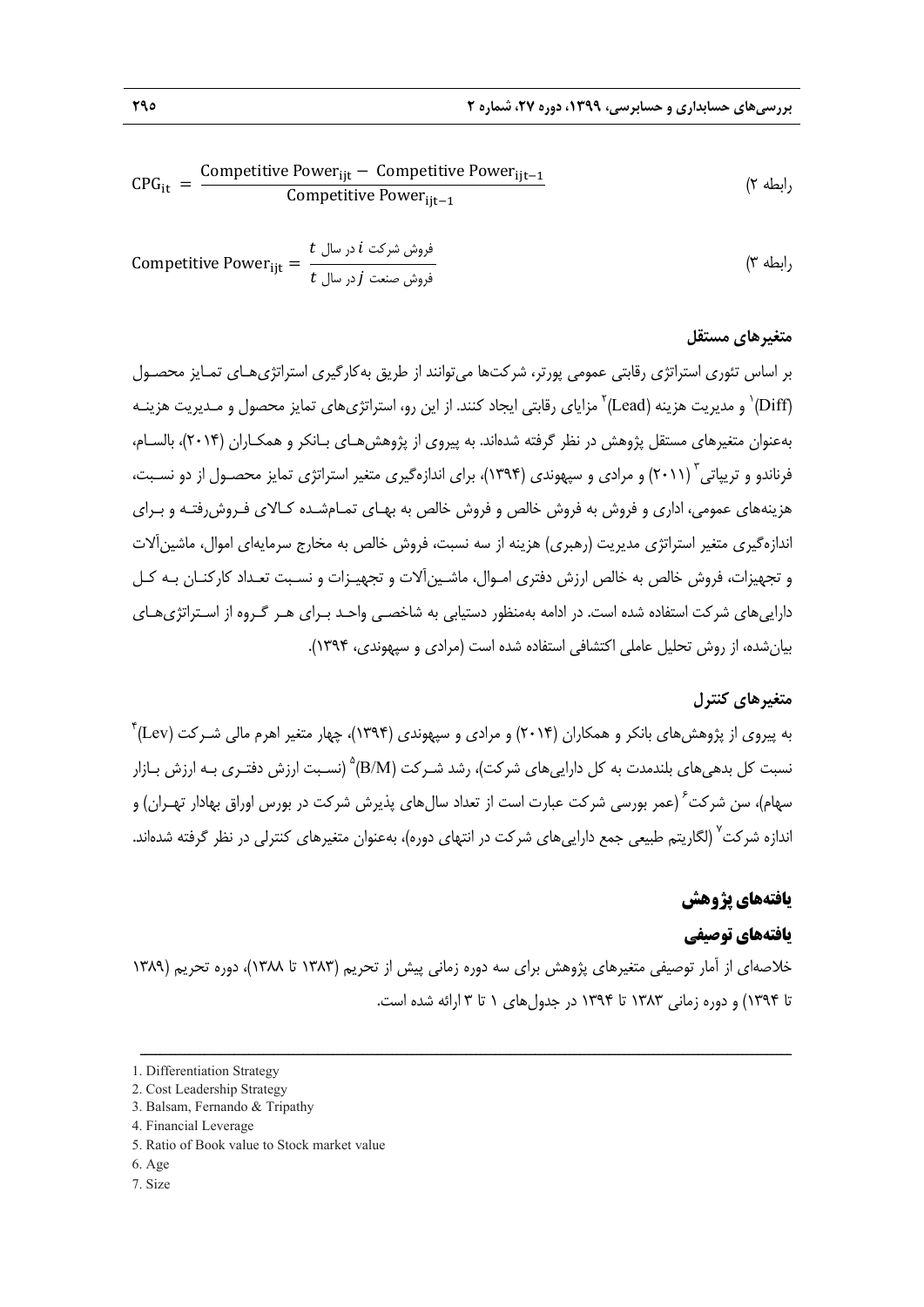ميانگين رشد توان رقابتي شركتها با مقادير 0/000134 و 0/001513 بـهترتيـب بـراي دوران پـيش از تحـريم و تحريم، نشان ميدهد كه رشد توان رقابتي شركتها، بهطور متوسط مثبت (صعودي) ولي اندك (نزديك بـه صـفر) بـوده است. همچنين عملكرد شركتها (رشد توان رقابتي آنها) بهطور متوسط در دوره تحريم كمي بهتر (بيشتر) از دوره پيش از تحريم بوده است. منفي بودن كمترين مقدار (كمينه) اين متغير در هر دو دوره زماني، بيانگر وجود شركتهـايي بـا رشـد توان رقابتي منفي بوده است. صفر بودن ميانه اين متغير در هر دو دوره زماني، نشان ميدهد كه تعداد شركتهايي با رشد توان رقابتي مثبت و منفي تقريباً با هم برابر بوده است.

ميانگين متغير اهرم مالي با مقادير 0/081542 و 0/074586 بهترتيب براي دوران پيش از تحريم و تحـريم، بيـانگر اين است كه بهطور متوسط نسبت استقراضهاي بلندمدت در شركتهاي عضو نمونه بهترتيب 8 درصد و 7 درصـد كـل داراييهاي شركت بوده كه نشان از كاهش نسبت استقراضهاي بلندمدت به كل داراييهاي شركت، در دوره تحـريم در مقايسه با دوره پيش از تحريم دارد.

| كشيدگى                                  | چولگى                                                    | انحراف معيار                           | كمينه                                                                  | بيشينه                    | مىانە                                        | ميانگين                       | متغير                           |
|-----------------------------------------|----------------------------------------------------------|----------------------------------------|------------------------------------------------------------------------|---------------------------|----------------------------------------------|-------------------------------|---------------------------------|
| $\mathbf{y}/\mathbf{y}$                 | $\cdot$ /11955 $\vee$                                    | $\cdot$ / $\gamma$ $\gamma$ ۶۹۸        | $ \cdot$ $/$ $\uparrow$ $\vee$ $\uparrow$ $\wedge$ $\wedge$ $\uparrow$ | .7750577                  | $\cdot/\cdots\cdot$                          | . / 114                       | رشد توان<br>رقابتی شرکت (CPG)   |
| $Y/FYY\Delta$                           | .79555.7                                                 | .79595                                 | $-\frac{1}{\Lambda}$                                                   | Y/F. F5.1                 | $-\cdot/17\lambda\cdot\mathsf{V}$            | $-\cdot/\cdot\cdot$ ۴۴۴       | استراتژى تمايز<br>محصول (Diff)  |
| $\mathbf{y}/\mathbf{0}$                 | $\cdot$ / $V\Delta VY$                                   | .195.099                               | $-Y/Y$                                                                 | <b>T/TVVIDT</b>           | $-174.880$                                   | $-1.18999$                    | استراتژی مدیریت<br>هزينه (Lead) |
| 7/177459                                | $.$ /۴۶۳۳۷۶                                              | 1/۲۳۶۳۱۱                               | $\frac{1.78498.}{2.6022}$                                              | ۱۵/۹۶۹۵۸                  | 12/98141                                     | ۱۳/۰۶۳۹۴                      | اندازه شركت (Size)              |
| $Y/Y\Lambda\cdot\cdot\mathcal{A}\Delta$ | 1/48.494                                                 | $\cdot$ / $\cdot$ $\vee$ $\vee$ $\vee$ | $\cdot/\cdot\cdot\wedge\Delta V\Delta$                                 | $\cdot$ /٢ $\lambda$ ۳۲۱۶ | $. / .$ $\Delta$ ۴۶۲.                        | $. / .$ $\Lambda$ $\delta$ ۴۲ | اهرم مالی شرکت (Lev)            |
| $\mathcal{N}/\cdot\mathcal{N}$          | $\cdot$ / $\Lambda$ $\Delta$ $\cdot$ $\cdot$ $\Lambda$ r | $\cdot$ /۴۸ $\cdot$ ۱۷۴                | $-\cdot$ /٣ $\lambda$ $\cdot$ ٩ $\lambda$ ۳                            | 1/9111.7                  | .7081.19                                     | $\cdot$ / $\frac{5}{10}$      | رشد شركت (B/M)                  |
| 5/8.1050                                | ۱/۶۹۳۵۸۹                                                 | Y/S. YYQ                               | $\sqrt{\cdots}$                                                        | FT/                       | $\left\{ \cdot/\cdot\cdot\cdot\cdot\right\}$ | ۱۰/۷۵۵۴۷                      | سن شركت (Age)                   |

**جدول .1 آمار توصيفي متغيرهاي پژوهش براي دوره پيش از تحريم** 

**جدول .2 آمار توصيفي متغيرهاي پژوهش براي دوره تحريم** 

| كشيدگي                                                     | چولگى                        | انحراف معيار         | كمينه                | بيشينه                        | مىانە                                   | ميانگين                                      | متغير                           |
|------------------------------------------------------------|------------------------------|----------------------|----------------------|-------------------------------|-----------------------------------------|----------------------------------------------|---------------------------------|
| ٣/١۶١۵۴١                                                   | $\cdot/\cdot\cdot\cdot\cdot$ | $./\lambda.$         | $-\cdot$ /۴۱۰۷۷۵     | .7999997                      | $\cdot/\cdot\cdot\cdot\cdot\cdot$       | $\cdot/\cdot\cdot\right)$                    | رشد توان<br>رقابتی شرکت (CPG)   |
| T/TYA900                                                   | ۶۷۲۵۵۶                       | $\sqrt{\cdots}$      | $-\frac{1}{\Lambda}$ | $Y/Y \cdot YYAY$              | $-111500$                               | $-\lambda 5$ E $V/\Delta f$                  | استراتژى تمايز<br>محصول (Diff)  |
| $\frac{8}{15}$                                             | 1/M950                       | $19719A\Delta$       | $-\frac{1}{100}$     | Y/1YAY                        | $-1710590$                              | $-\cdot/\cdot\text{Y}\Lambda\Lambda\text{V}$ | استراتژی مدیریت<br>هزينه (Lead) |
| $\Gamma/\cdot\cdot\Delta\mathfrak{f}$                      | .49.79.5                     | $\frac{1}{\sqrt{2}}$ | 11/2199              | 18/98448                      | 13/74871                                | <b>IT/ALSTY</b>                              | اندازه شركت (Size)              |
| $\mathbf{y}/\mathbf{q}\mathbf{y}\mathbf{y}\cdot\mathbf{q}$ | $\frac{1}{\sqrt{2}}$         | $. / . V \cdots q$   | $. / v \vee q$       | $\cdot$ $(Y\Delta Y\Delta Y)$ | $. / .$ $YYYYY$                         | $\cdot$ / $\cdot$ $\vee$ ۴۵۸۶                | اهرم مالی شرکت (Lev)            |
| Y/YYYYYY                                                   | .795517A                     | $\cdot$ /٣۴١٢٧٣      | $-\cdot$ /۲۰۳۷۸۱     | $\frac{1}{\sqrt{1}}$          | $\cdot$ /۴ $\cdot$ \ $\cdot$ \ $\Delta$ | $\cdot$ /٣٧٨۴۴٣                              | رشد شركت (B/M)                  |
| 5/8.1050                                                   | 1/597019                     | Y/S. YYQ             | $V/\cdots$           | $f \wedge / \cdots$           | $\frac{5}{15}$                          | <b>IS/VOOTY</b>                              | سن شركت (Age)                   |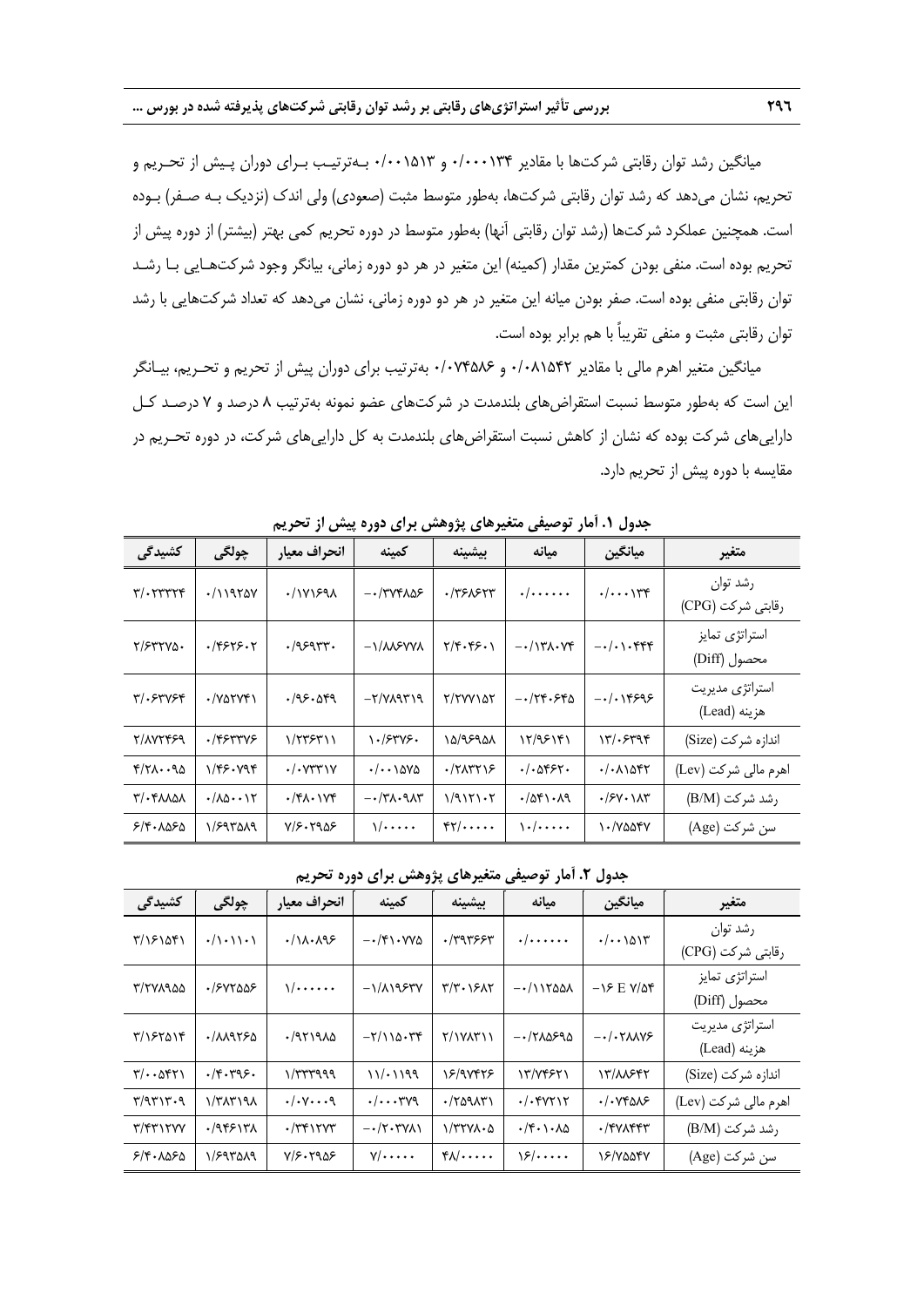| جنون ۰٫۰٪ تر ترتیبی شنیز سی پروسس بر ی تورد رنگی      |                                            |                                |                              |                                           |                      |                                 |                                 |
|-------------------------------------------------------|--------------------------------------------|--------------------------------|------------------------------|-------------------------------------------|----------------------|---------------------------------|---------------------------------|
| كشيدگى                                                | چولگى                                      | انحراف معيار                   | كمينه                        | بيشينه                                    | مىانە                | ميانگين                         | متغير                           |
| 5/953175                                              | ٠/٠۶٢۶۴۵                                   | $\cdot$ / $\Lambda\Lambda$ ۴۵۴ | $-$ /۳۹۲۷۷۹                  | .79159.                                   | $\cdot/\cdots\cdot$  | $-1.59175$                      | رشد توان<br>رقابتی شرکت (CPG)   |
| ۳/۶۲۶۴۰۶                                              | $\cdot$ / $\vee$ ۴۵۳۸۱                     | ۰/۹۶۸۵۶۸                       | $-1/\lambda\Delta Y\Delta V$ | T/QASTTQ                                  | $-\cdot/\cdot$ ۴۹۸۷۴ | $. / .71V$ ۶۸                   | استراتژی تمایز<br>محصول (Diff)  |
| T/959150                                              | 1/11                                       | $\cdot$ /91/13/1               | $-Y/\lambda Y^2 \cdot Y$     | $\mathbf{r}/\mathbf{r}$                   | $-1771998$           | $-1.5511$                       | استراتژی مدیریت<br>هزينه (Lead) |
| $\mathbf{y}/\cdot\cdot\mathbf{y}\cdot\cdot\mathbf{v}$ | $\cdot$ /٣ $\Lambda$ ۹ $\cdot$ $\Lambda$ ٢ | ١/٣۶۵۵٨۶                       | 9/14157                      | Y/YYQQY                                   | $\frac{17}{70}$      | $Y''/Y'' + 1$                   | اندازه شركت (Size)              |
| $f/\cdots f$ $\Lambda$                                | 1/۳۸۷۰۷۵                                   | . / .59V.                      | $. /$ $\Delta \Upsilon f$    | .759.55                                   | $-(0.001)$           | $\cdot/\cdot$ YS99)             | اهرم مالی شرکت (Lev)            |
| 8/898180                                              | ·/ <i>\ V</i> \* $\delta$ > \*             | $. / \lambda$                  | $-\cdot/\cdot\Delta r$ 9.9   | $\cdot$ / $\wedge$ $\wedge\wedge\wedge$ ۶ | ۰/۳۶۶۹۱۵             | $\cdot$ /٣ $\wedge$ ۴۳ $\vee$ ۴ | رشد شركت (B/M)                  |
| $\Delta/\Delta$ $\gamma$ .                            | 1/٣۶٢٨١٢                                   | $\lambda/\frac{1}{\gamma}$     | $\sqrt{\cdots}$              | $f \wedge / \cdots$                       | $\frac{1}{\sqrt{2}}$ | IT/YOOFY                        | سن شركت (Age)                   |

**جدول .3 آمار توصيفي متغيرهاي پژوهش براي دوره زماني 1383 تا 1394**

#### **يافتههاي استنباطي**

بهمنظور تشخيص نوع ساختار دادههاي تركيبي و تصميمگيري در خصـوص اسـتفاده از مـدل اثرهـاي مقيـد (دادههـاي نلفيقى) $^{\backprime}$  در مقابل اثرهاى نامقيد (دادههاى پانل) $^{\backprime}$  از آزمون چاو  $\rm{F})$  ليمر) استفاده مىشود. جدول ۴، نتايج ايـن آزمـون را براي سه دوره زماني پيش از تحريم، دوره تحريم و دوره زماني 1383 تا 1394 نشان ميدهد.

**جدول.4 بررسي نوع ساختار دادههاي تركيبي** 

| نتيجه أزمون                  | احتمال أماره F | <b>مقداره أماره F</b> | دوره زمانی      |
|------------------------------|----------------|-----------------------|-----------------|
| اثرهای مقید (دادههای تلفیقی) | $\cdot$ /۵۱۱۵  | $\cdot$ /99           | پیش از تحریم    |
| اثرهای مقید (دادههای تلفیقی) | .4.4           | $\cdot/\lambda$ ۳     | تحريم           |
| اثرهای نامقید (دادههای پانل) | $\cdot/\cdots$ | ۱/۵۷                  | $1496$ is $147$ |

مقدار احتمال آماره F براي دوران پيش از تحريم و تحريم بهترتيب 0/5115 و 0/9047 و بيش از 0/05 بـه دسـت آمده است، بنابراين استفاده از مدل اثرهاي مقيد (دادههاي تلفيقي)، مناسب است. همچنين مقدار احتمـال آمـاره F بـراي دوره زماني ١٣٨٣ تا ١٣٩٤، ٠/٠٠٠١ به دست آمده است كه بيانگر ارجحيت استفاده از روش دادههاي پانل در مقايسه با دادههاي تلفيقي است. نتيجه آزمون هاسمن (جدول 5)، براي دوره زماني 1383 تا ،1394 نشان ميدهد كه بايد بـهجـاي روش اثرهاي تصادفي از اثرهاي ثابت استفاده شود.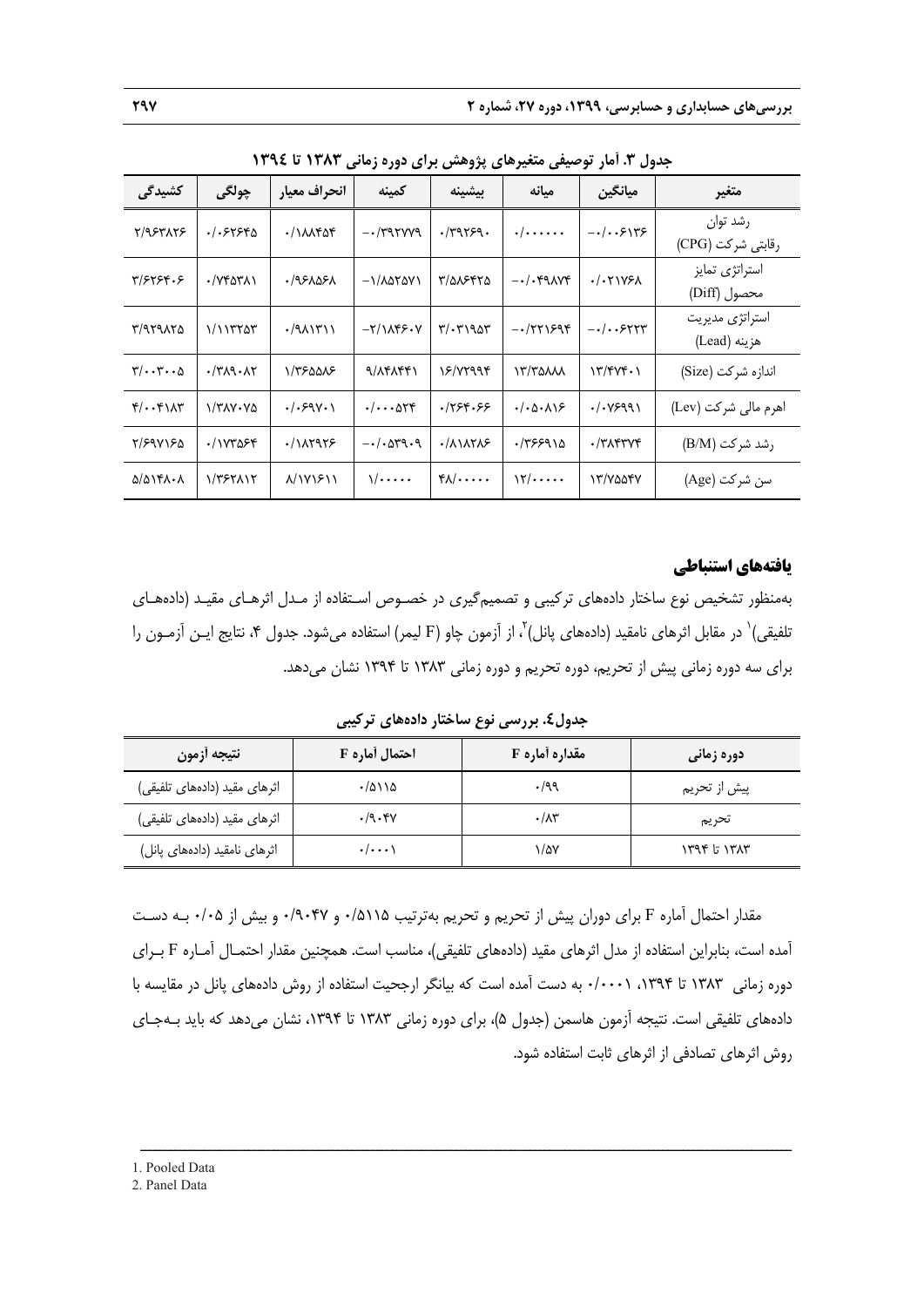| - - - - - - -   |                                   |                                       |           |  |  |
|-----------------|-----------------------------------|---------------------------------------|-----------|--|--|
| ا نتيجه أزمون   | $X^{\mathsf{T}}$ احتمال أماره     | $\mathbf{x}^{\mathsf{r}}$ مقدار أماره | نوع أزمون |  |  |
| مدل اثرهای ثابت | $\cdot$ / $\cdot$ $\cdot$ $\cdot$ | $\mathbf{v}$ ./                       | هاسمن     |  |  |

**جدول .5 آزمون هاسمن براي دوره زماني 1383 تا 1394** 

**بررسي فروض كلاسيك رگرسيون خطي و نتايج آزمون فرضيه اول پژوهش در سالهاي 1383 تا 1394** در فرضيه نخست پژوهش، همسان بودن واريانس مقادير خطا و نبود خودهمبستگي بين مقادير خطا، بهترتيب با اسـتفاده از آزمونهاي والد تعديلشده و وولدريج بررسي شده است. مقدار احتمال آماره آزمـونهـاي بـالا، بـهترتيـب 0/00001 و 0/0014 به دست آمده كه بيانگر وجود ناهمساني واريانس و خودهمبستگي مرتبه اول بين مقادير خطـا اسـت. همچنـين مقدار احتمال آماره جاركبرا براي مقادير خطا و متغير وابسته بهترتيب 0/3843 و 0/5677 به دست آمده كه بيانگر توزيع نرمال متغيرهاي بالا است. در نهايت، با توجه به اينكه شاخص تورم واريانس (VIF (براي تمامي متغيرها كمتـر از 5 بـه دست آمده است، نبود همخطي بين متغيرهاي پژوهش تأييد ميشود.

با توجه به نتايج بهدستآمده از آزمونهاي چاو و هاسمن و پس از رفع همزمان دو مشـكل ناهمسـاني واريـانس و خودهم,بستگ*ی* سريال*ی* مقادير خطا به روش تصحيح نيوی ــ وست`، مدل پژوهش بـا اسـتفاده از روش دادههـای پانــل و داراي اثرهاي ثابت، بهصورت رگرسيون حداقل مربعات معمولي (OLS (برآورد شد كه نتايج برآورد مدل در جدول 6 ارائه شده است.

| تورم واريانس         | احتمال أماره t       | مقدار أماره t            | خطاي استاندارد                             | ضريب متغير                       | متغير                        |
|----------------------|----------------------|--------------------------|--------------------------------------------|----------------------------------|------------------------------|
| $1/\tau$ .           | $\cdot$ /YAY         | $\cdot$ /۲۷              | $\cdot/\cdot\cdot\Delta r$                 | . /                              | استراتژی تمایز محصول (Diff)  |
| $1/\gamma$           | $\cdot/\cdot$ ۴۰     | $Y/\cdot 5$              | $\cdot/\cdot\cdot\Delta Y$                 | $\cdot/\cdot\setminus\cdot\vee$  | استراتژی مدیریت هزینه (Lead) |
| $1/\cdot \Delta$     | .7907                | $\cdot$ /۴۲              | . /                                        | $\cdot/\cdot\cdot\wedge\Delta$   | اندازه شركت (Size)           |
| 1/10                 | $\cdot/\cdot$ YY     | $\lambda/\lambda$        | .1.975                                     | $\cdot/\gamma$ ۳ $\cdot \lambda$ | اهرم مالی شرکت (Lev)         |
| $\frac{1}{\sqrt{1}}$ | $\cdot$ /۴۷ $\cdot$  | $ \cdot$ / $\vee$ $\vee$ | . / .71V                                   | $-$ ./.779                       | رشد شركت (B/M)               |
| $1/\cdot 7$          | ۰/۳۲۶                | $.4\lambda$              | $\cdot/\cdots$ $\Delta$                    | $\cdot/\cdots$ $\Delta$          | سن شركت (Age)                |
|                      | $\cdot$ /۴۹۵         | $-\cdot$ /۶ $\Lambda$    | $\cdot$ / $\cdot$ $\Delta$ $\sim$ $\Delta$ | $-1.550$                         | $(\beta_0)$ عرض از مبدأ      |
|                      | $\cdot/\cdot\tau$ ۵۱ |                          | احتمال آماره F                             | 1/FY                             | مقدار آماره F                |

**جدول .6 نتايج برآورد رگرسيون فرضيه نخست پژوهش براي دوره زماني 1383تا 1394** 

در جدول بالا، مقدار احتمال آماره t براي استراتژيهاي تمايز محصول و مديريت هزينه بهترتيـب 0/787 و 0/040 به دست آمده كه نشان ميدهد طي سالهاي 1383 تا ،1394 استراتژي تمايز محصول بر رشد توان رقابتي شـركتهـا تأثير معنادار نداشته و استراتژي مديريت هزينه بر رشد توان رقابتي شركتها تأثير معنادار داشته است. ضريب اسـتراتژي مديريت هزينه در جدول بالا مشخص ميكند كه استراتژي مديريت هزينه، بر رشد توان رقابتي شركتها تأثير مستقيمي داشته است. به بيان ديگر، استفاده از استراتژي مديريت هزينه باعث افزايش رشد توان رقابتي شركتها شده است.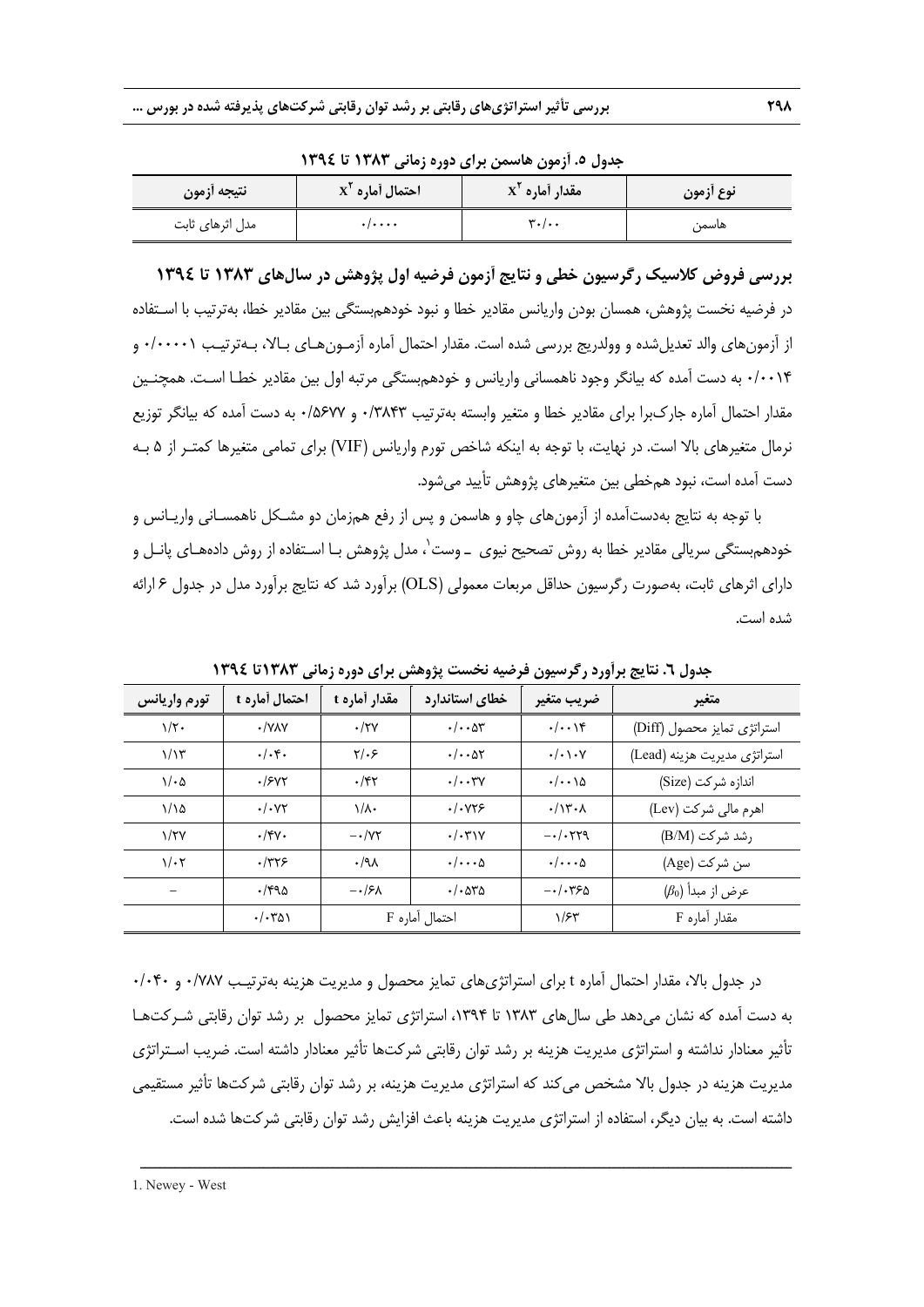# **نتايج آزمون فرضيه دوم پژوهش**

در فرضيه دوم پژوهش، به بررسي معناداري اختلاف ضرايب (شدت تأثير) استراتژيهاي رقابتي تمايز محصول و رهبـري هزينه در مدل رگرسيوني 1 طي دوره زماني 1383 تا 1394 پرداخته شده است. با توجـه بـه نتـايج جـدول 6 اسـتراتژي مديريت هزينه بر رشد توان رقابتي شركتها تأثير مستقيم و معناداري داشته، در حالي كه استراتژي تمـايز محصـول بـر رشد توان رقابتي شركتها تأثير معناداري نداشته است. بنابراين شدت تأثير استراتژي رقابتي مديريت هزينه بر رشد توان رقابتي شركتها، از شدت تأثير استراتژي رقابتي تمايز محصول متفاوت بوده است.

**بررسي فروض كلاسيك رگرسيون خطي و نتايج آزمون فرضيه سوم براي دوران پيش از تحريم و تحريم**  در فرضيه سوم پژوهش، همسان بودن واريانس مقادير خطا و نبود خودهمبستگي بين مقادير خطا، بهترتيب با اسـتفاده از آزمونهاي وايت و وولدريج بررسي شده است. مقدار احتمال آماره آزمونهاي بالا براي دوره پـيش از تحـريم بـهترتيـب 0/0037 و 0/0561 و براي دوره تحريم بهترتيب 0/0008 و 0/2352 به دست آمده كه بيانگر وجود ناهمساني واريانس و نبود خودهمبستگي مرتبه نخست بين مقادير خطا در هر دو دوره است. همچنين مقدار احتمال آماره جاركبرا براي مقادير خطا و متغير وابسته براي دوره پيش از تحريم بهترتيـب 0/1164 و 0/3606 و بـراي دوره تحـريم بـهترتيـب 0/1895 و 0/2944 به دست آمده كه بيانگر توزيع نرمال متغيرهاي بالا در هر دو دوره است. در نهايت، با توجه بـه اينكـه شـاخص تورم واريانس (VIF (براي تمامي متغيرها در هر دو دوره كمتر از 5 به دست آمده است، نبود هـمخطـي بـين متغيرهـاي پژوهش در هر دو دوره تأييد ميشود.

با توجه به نتيجه بهدستآمده از آزمون چاو و پس از رفع مشكل ناهمساني واريانس مقادير خطا بـه روش تصـحيح وايت`، مدل پژوهش با استفاده از روش دادههای تلفيقی و بهصورت رگرسيون حداقل مربعات معمولی (OLS)، برای هــر دو دوره برآورد شد كه نتايج برآورد مدل در جدولهاي 7 و 8 ارائه شده است.

| تورم واريانس     | ً احتمال أماره t        | مقدار أماره t        | خطاي استاندارد                     | ضريب متغير                       | متغير                        |
|------------------|-------------------------|----------------------|------------------------------------|----------------------------------|------------------------------|
| $\frac{1}{1}$    | $\cdot$ /۲۴.            | $-\frac{1}{\lambda}$ | $. .$ ۶۷                           | $-\cdot/\cdot\cdot$ $\vee$ 9     | استراتژی تمایز محصول (Diff)  |
| 1/35             | $\cdot$ /111            | $1/\epsilon$         | $\cdot/\cdot\cdot$ $\vee\cdot$     | $\cdot/\cdot$ ) $\Upsilon$       | استراتژی مدیریت هزینه (Lead) |
| $1/\cdot \Delta$ | $./-$ ۳۵                | $\frac{1}{2}$        | . /                                | $\cdot/\cdot\setminus\cdot\cdot$ | اندازه شركت (Size)           |
| $\frac{1}{2}$    | .1.79                   | $Y/\lambda$          | $\cdot/\cdot \text{AV}$            | $\cdot/\sqrt{9}\cdot$            | اهرم مالی شرکت (Lev)         |
| $\frac{1}{2}$    | $\cdot/\cdot\cdot\cdot$ | $-\frac{1}{2}$       | $\cdot/\cdot$ \ $\uparrow\uparrow$ | $-\cdot/\cdot\Delta$ $\Upsilon$  | رشد شركت (B/M)               |
| $\sqrt{\cdot}$   | .199V                   | $\cdot/\cdot$        | $\cdot/\cdots$ Y                   | $Y/91 E - F$                     | سن شركت (Age)                |
|                  | $\cdot/\cdot\Lambda$ ۴  | $-\frac{1}{Y}$       | .1.540                             | $-\cdot/111\Delta$               | $(\beta_0)$ عرض از مبدأ      |
|                  | $. $ ۴                  |                      | احتمال آماره F                     | ۲/۱۵                             | مقدار آماره F                |
|                  |                         |                      |                                    | $\cdot/\cdot$ ۳۰۲                | ضريب تعيين                   |

ــــــــــــــــــــــــــــــــــــــــــــــــــــــــــــــــــــــــــــــــــــــــــــــــــــــــــــــــــــــــــــــــــــ

**جدول .7 نتايج برآورد رگرسيون فرضيه سوم پژوهش براي دوره پيش از تحريم** 

1. White (Robust Standard Errors)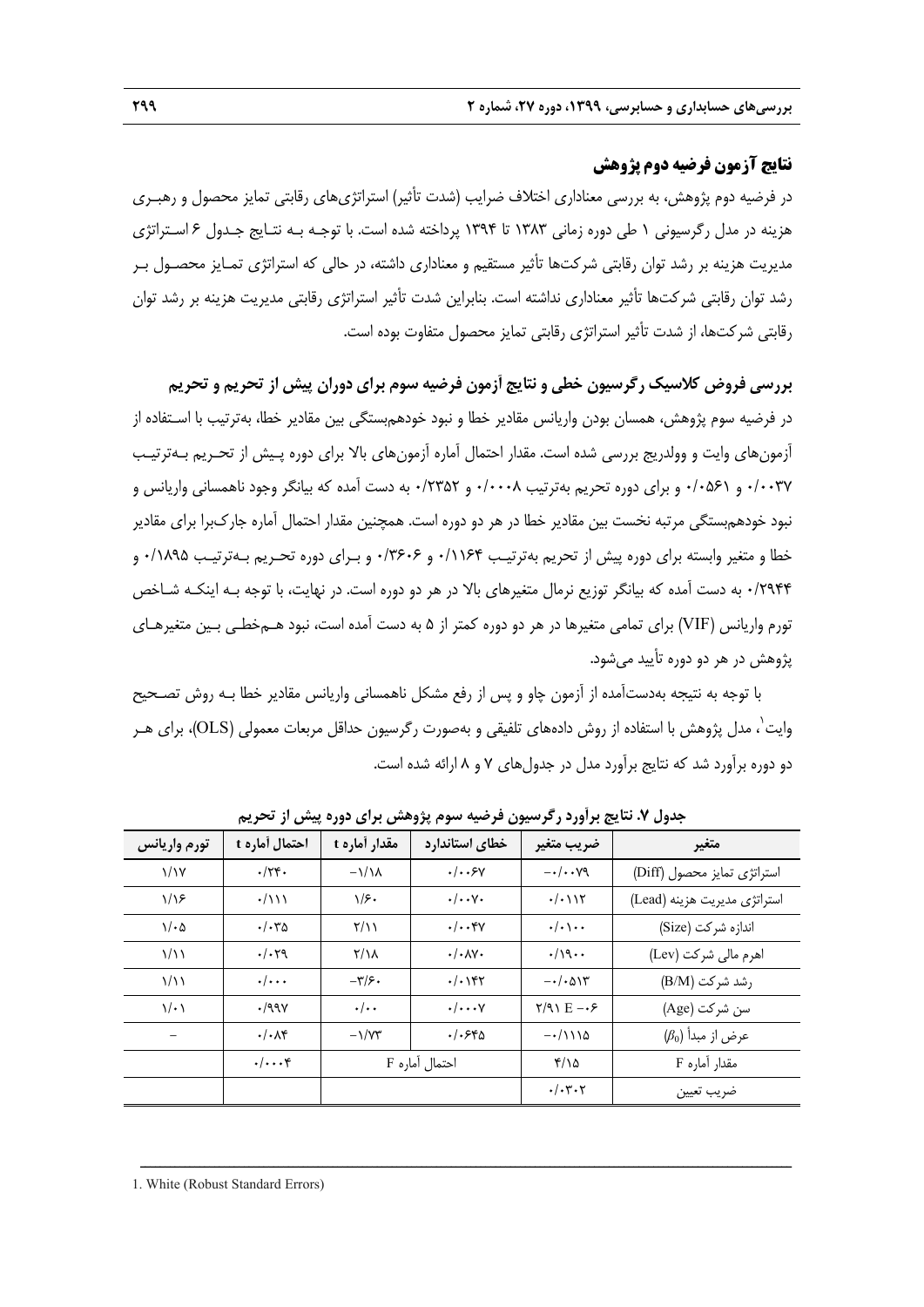|                  | 17…Z                               | ں .ر ب<br><i>_______</i>   |                                | <i>, , , ,</i> , c.                 | ັ∕ ∙                         |
|------------------|------------------------------------|----------------------------|--------------------------------|-------------------------------------|------------------------------|
| تورم واريانس     | احتمال أماره t                     | مقدار أماره t              | خطاي استاندارد                 | ضريب متغير                          | متغير                        |
| $1/\lambda$ ۳    | .4.8.                              | $-\tau$ / $\cdot$ $\Delta$ | $\cdot/\cdot\cdot$ YY          | $-\cdot/\cdot\setminus\Delta Q$     | استراتژی تمایز محصول (Diff)  |
| 1/15             | $\cdot/\cdot$ ۴۷                   | 1/99                       | $. .$ ۶۸                       | $\cdot/\cdot$ \ $\mathsf{YV}$       | استراتژی مدیریت هزینه (Lead) |
| $1/\cdot \Delta$ | ۰/۴۵۳                              | ۰/۷۵                       | $\cdot/\cdot\cdot$ $\wedge$    | $\cdot/\cdot\cdot$ ۳ $\gamma$       | اندازه شركت (Size)           |
| $1/\cdot$ ۴      | $\cdot / \lambda \lambda \Upsilon$ | $\cdot/\lambda$            | .4.949                         | $. / . \gamma$                      | اهرم مالی شرکت (Lev)         |
| $1/\cdot9$       | $\cdot/\cdot\cdot\lambda$          | $-\frac{y}{x}$             | $\cdot/\cdot$ 195              | $-\cdot/\cdot\Delta$ $\Upsilon$     | رشد شركت (B/M)               |
| $\sqrt{\cdot}$   | $\cdot$ /۲۹.                       | $-\sqrt{.5}$               | $\cdot/\cdots$ Y               | $-\cdot/\cdot\cdot\cdot\Lambda$     | سن شركت (Age)                |
|                  | $\cdot$ / $\Lambda$ $\Delta V$     | $-\cdot/\lambda$           | $\cdot$ / $\cdot$ $\forall$ ۴۳ | $-\cdot/\cdot$ \ $\Upsilon\Upsilon$ | $(\beta_0)$ عرض از مبدأ      |
|                  | $\cdot/\cdot\setminus\cdot\tau$    |                            | احتمال آماره F                 | $Y/\lambda$                         | مقدار آماره F                |
|                  |                                    |                            |                                | $\cdot/\cdot$ $\uparrow\uparrow$    | ضريب تعيين                   |

**جدول .8 نتايج برآورد رگرسيون فرضيه سوم پژوهش براي دوره تحريم** 

در جدول 7 مقدار احتمال آماره t براي استراتژيهاي تمايز محصول و مديريت هزينه بهترتيب 0/240 و 0/111 بـه دست آمده است كه نشان ميدهد هر دو استراتژي تمايز محصول و مديريت هزينه، بر رشد تـوان رقـابتي شـركتهـا در دوره پيش از تحريم تأثير معناداري نداشتهاند. همچنين بر اساس جدول 8 مقدار احتمال آماره t براي استراتژيهاي تمايز محصول و مديريت هزينه بهترتيب 0/040 و 0/047 به دست آمده اسـت كـه نشـان مـيدهـد هـر دو اسـتراتژي تمـايز محصول و مديريت هزينه، بر رشد توان رقابتي شركتها در دوره تحريم تـأثير معنـاداري داشـته انـد. توجـه بـه ضـرايب استراتژيهاي تمايز محصول و مديريت هزينه، مشخص ميكند كه اسـتراتژي مـديريت هزينـه بـر رشـد تـوان رقـابتي شركتها، تأثير مستقيم و استراتژي تمايز محصول، تأثير معكوس داشته است. به بيان ديگر، استفاده از استراتژي مديريت هزينه باعث افزايش رشد توان رقابتي شركتها شده و استفاده از استراتژي تمايز محصول به كاهش رشـد تـوان رقـابتي شركتها در دوره تحريم منجر شده است.

# **نتايج آزمون فرضيه چهارم پژوهش**

در فرضيه چهارم پژوهش، به بررسي معناداري اختلاف ضرايب (شدت تـأثير) اسـتراتژيهـاي رقـابتي تمـايز محصـول و رهبري هزينه در مدل رگرسيوني 1 و در هر دوره پرداخته شده است.

نتايج جدول 7 نشان ميدهند كه در دوره پيش از تحريم، هر دو استراتژي تمايز محصول و مديريت هزينه، بر رشد توان رقابتي شركتها تأثير معناداري نداشتهاند. از اين رو، فرضيه بالا در دوره پيش از تحريم رد ميشود.

بر اساس نتايج جدول ٨، در دوره تحريم، استراتژي مديريت هزينه بر رشد توان رقابتي شركتها، تـأثير مسـتقيم و معنادار و استراتژي تمايز محصول بر رشد توان رقابتي شركتها، تأثير معكوس و معناداري داشـته اسـت. نتيجـه آزمـون والد` (جدول ۹)، نشان ميدهد كه شدت تأثير استراتژي تمايز محصول بر رشد توان رقـابتي شـركتهـا بـا شـدت تـأثير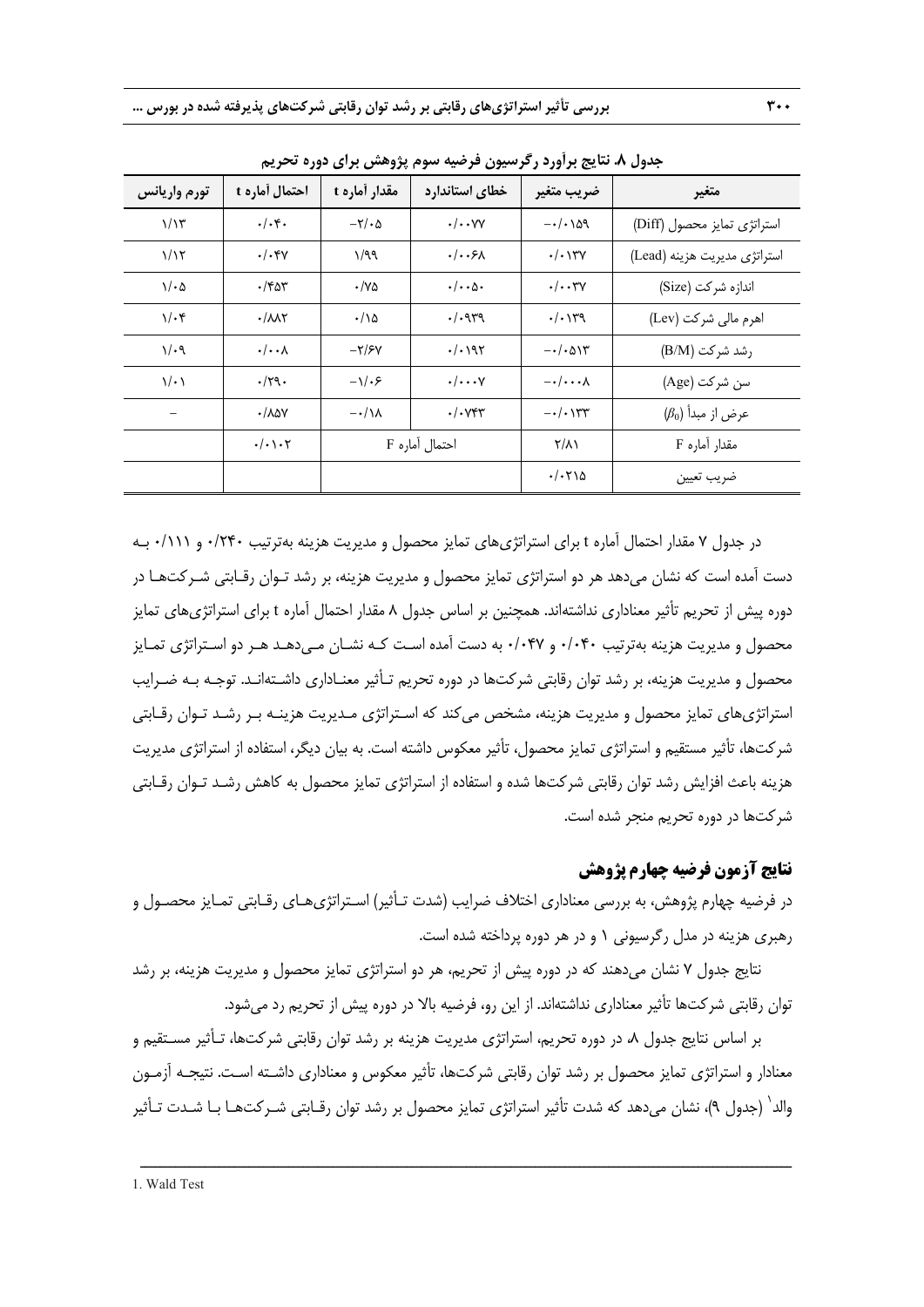استراتژي مديريت هزينه متفاوت بوده است. توجه به ضرايب استراتژيهاي تمايز محصول و مديريت هزينه در جـدول 8 مشخص ميكند كه شدت تأثير استراتژي تمايز محصول در كاهش رشد توان رقابتي شـركتهـا، بيشـتر از شـدت تـأثير استراتژي مديريت هزينه در افزايش رشد توان رقابتي شركتها بوده است.

| جدوں ۰۰ ارمون والد برای مقایسته سدت تا نیز استراتری های رقابتی در دورہ تحریم |                          |               |           |  |  |  |
|------------------------------------------------------------------------------|--------------------------|---------------|-----------|--|--|--|
| نتيجه أزمون                                                                  | احتمال أماره F           | مقدار أماره F | نوع ازمون |  |  |  |
| $\beta_1 \neq \beta_2$                                                       | $\cdot/\cdot\cdot\Delta$ | ۲/۱۴          | والد      |  |  |  |

**جدول .9 آزمون والد براي مقايسه شدت تأثير استراتژيهاي رقابتي در دوره تحريم** 

## **نتايج آزمون فرضيه پنجم پژوهش**

در فرضيه پنجم پژوهش، به مقايسه شدت تأثير استراتژيهاي رقابتي تمايز محصول و رهبري هزينه بر رشد توان رقابتي شركتها در دوران پيش از تحريم و تحريم پرداخته شده است. بدين منظور، ابتدا به بررسي اين پرسش پرداخته شده كه آيا توان تبيين مدل رگرسيوني در دوره تحريم با دوره پيش از تحريم متفاوت است يا خير؟ نتيجه آزمون كرامـر` (جـدول 10)، نشان ميدهد كه بين توان تبيين مدل رگرسيوني در دوره پيش از تحريم با دوره تحـريم، اخـتلاف معنـادار آمـاري وجود دارد. همچنين با توجه به بيشتر بودن ضريب تعيين مدل رگرسـيونى در دوره پـيش از تحـريم (٢٠٣٠٢ =  $(R_1^{\intercal} = \cdot \prime \cdot \mathsf{r} \cdot \mathsf{R})$  در مقایسه با دوره تحریم (0/021 =  $(R^\gamma_{\mathsf{y}} = r/2)$ ، این نتیجه حاصل میشود کـه مـدل رگرسـیونی در دوره پـیش از تحـریم بهتـر (بيشتر) توانسته است تغييرات رشد توان رقابتي شركتها را برآورد كند.

پس از مشخص شدن وجود اختلاف معنادار آماري بين تـوان تبيـين مـدل رگرسـيوني در دوره پـيش از تحـريم در مقايسه با دوره تحريم، به بررسي اين پرسش پرداخته ميشود كه ايـن اخـتلاف معنـادار آمـاري، ناشـي از كـدام يـك از استراتژيهاي رقابتي بوده است؟ توجه به نتايج جدولهاي 7 و 8 مشخص ميكند كه در دوره تحريم، استراتژي مديريت هزينه تأثير مستقيم و معنادار و استراتژي تمايز محصول تأثير معكوس و معناداري بر رشد توان رقابتي شركتهـا داشـته است، در حالي كه در دوره پيش از تحريم، هر دوي اين استراتژيها بر رشد توان رقابتي شركتها تأثير معنادار نداشتهاند، بنابراين شدت تأثير استراتژيهاي رقابتي تمايز محصول و مديريت هزينه بر رشد توان رقابتي شركتها در دوره تحريم با دوره پيش از تحريم متفاوت بوده است. به بيان ديگر، استراتژي مديريت هزينه بر افزايش رشد توان رقابتي شركتهـا در دوره تحريم تأثير معناداري داشته و اين شدت افزايش با دوره پيش از تحريم متفاوت بوده است، همچنين استراتژي تمايز محصول بر كاهش رشد توان رقابتي شركتها در دوره تحريم تأثير معناداري داشته و اين شدت كاهش بـا دوره پـيش از تحريم متفاوت بوده است.

**نوع آزمون مقدار آماره t احتمال آماره t نتيجه آزمون**  <sup>1</sup> كرامر -7/832 0 ܴ  $\zeta \neq R_{\tau}^{\tau}$ 

ــــــــــــــــــــــــــــــــــــــــــــــــــــــــــــــــــــــــــــــــــــــــــــــــــــــــــــــــــــــــــــــــــــ

**جدول .10 آزمون كرامر براي مقايسه توان تبيين مدلهاي رگرسيوني دوره پيش از تحريم با دوره تحريم** 

1. Cramer Test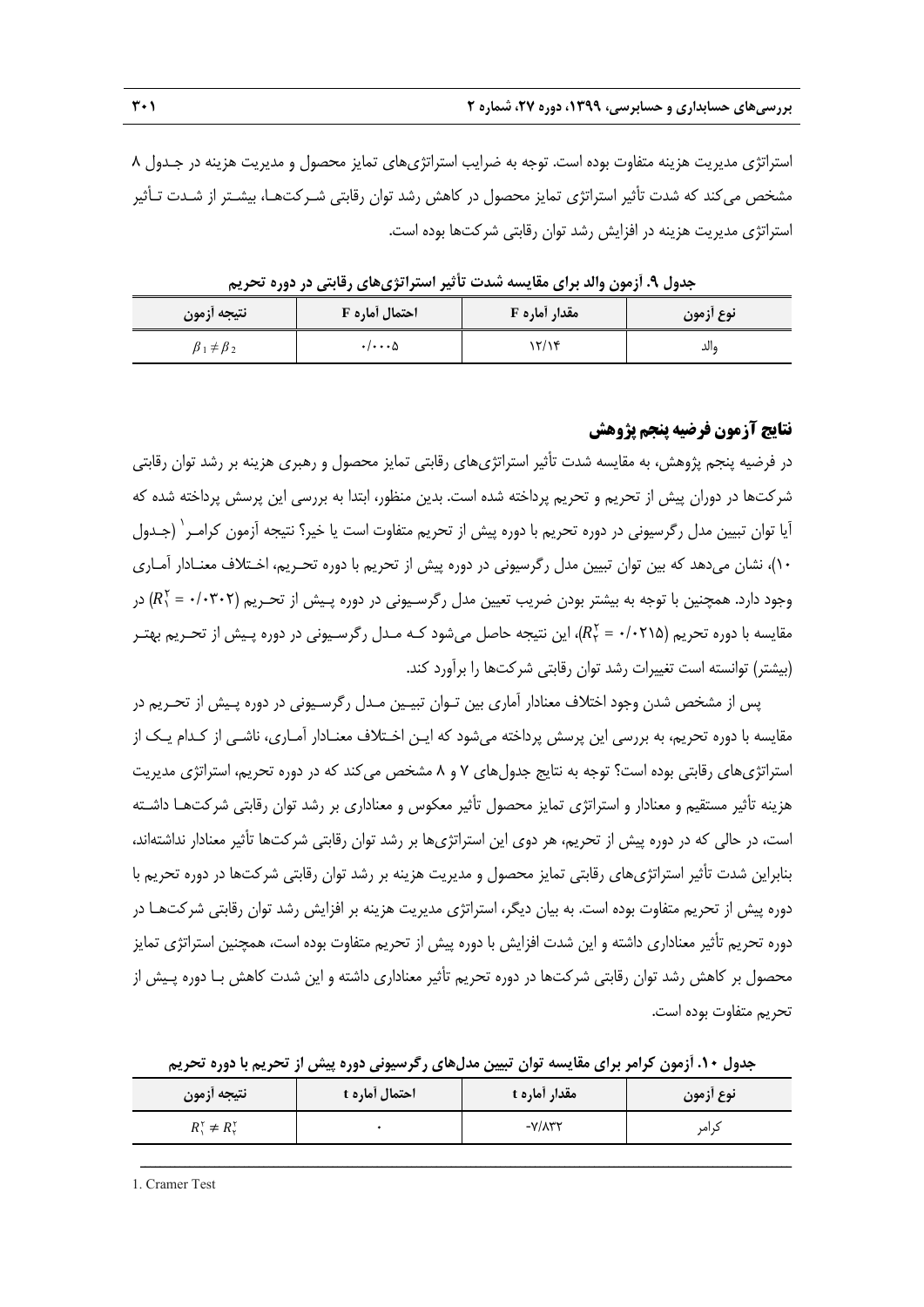# **نتيجهگيري و پيشنهادها**

رقابتپذيري يكي از دغدغههاي مهم تجارت و فعاليت در محيط پويا و رقابتي امروز است. حفظ بقا و موفقيت سازمانهـا در محيط رقابتي دنياي امروز، براي شركتها راهي جز كسب مزيت رقابتي باقي نميگذارد. كسب مزيت رقابتي بهصورت تصادفي و بدون برنامه حاصل نميشود و با انتخاب دقيـق اسـتراتژي رقـابتي شـركت، ارتبـاط نزديكـي دارد. از ايـن رو، شركتها ميكوشند تا با تدوين استراتژيهاي رقابتي مناسب از طريق شناخت محيط داخلـي و خـارجي سـازمان و درك قوتها و ضعفهاي خود، ضمن بهره گرفتن از فرصتها و رويارويي با تهديدهاي پيش روي شركتها در راستاي حفـظ يا ايجاد مزيتهاي رقابتي و تبديل مزيتهاي رقابتي موقت به پايدار، به بقا و رشد خود در عرصـه پويـاي رقابـت ادامـه دهند. هدف از پژوهش حاضر، بررسي تأثير استراتژيهاي رقابتي تمايز محصول و مديريت هزينه بر رشـد تـوان رقـابتي شركتها و همچنين بررسي و مقايسه اين تأثير در دوران پيش از تحريم و تحريم است.

نتايج آزمون فرضيه نخست پژوهش نشان دادند كه استفاده از استراتژي مديريت هزينه طـي سـالهـاي 1383 تـا ،1394 باعث افزايش رشد توان رقابتي شركتها شده، اما استراتژي تمايز محصول تأثير معناداري نداشته است. استراتژي مديريت هزينه از طريق ارائه محصولاتي استاندارد با ارزانترين قيمت و كيفيت مشابه در مقايسه با رقبا، سـعي در خلـق ارزش براي مشتريان و دستيابي به مزيت رقابتي براي شركت، افزايش فروش، كسب سهم از بازار و رشـد تـوان رقـابتي شركت دارد و ميتواند از طريق نظارت دقيق شركت بر كل هزينههاي عملياتي از جمله هزينه پايين نيروي كار، كـاهش هزينه سربار، كاهش هزينه ضايعات، كاهش هزينه حملونقل، كاهش هزينه نگهداري و همچنين صرفهجـويي ناشـي از منحني تجربه و صرفهجويي ناشي از توليد در مقياس به ارائه محصولاتي با ارزانترين قيمت ممكن در مقايسـه بـا رقبـا منجر شود.

نتايج آزمون فرضيه سوم پژوهش نشان دادند كه هر دو استراتژي تمايز محصول و مديريت هزينه، بـر رشـد تـوان رقابتي شركتها در دوره پيش از تحريم تأثير معناداري داشـتهانـد. اسـتفاده از اسـتراتژيهـاي مـديريت هزينـه و تمـايز محصول در دوره تحريم، بهترتيب باعث افزايش و كاهش رشد تـوان رقـابتي شـركتهـا شـده اسـت. از ايـن رو، تـأثير استراتژيهاي رقابتي بر رشد توان رقابتي شركتها در دوران پيش از تحريم و تحريم با يكديگر متفاوت هستند. از جمله دلايل تأثير معكوس استراتژي تمايز محصول بر رشد توان رقابتي شركتها، ميتوان به موارد زير اشاره كرد:

.1 استراتژي تمايز محصول از طريق ارائه محصولات نوآور، فناوري و كيفيت برتر، عملكرد بالاتر، خدمات پـس از فروش بهتر، برند تجاري متمايز و ... سعي در خلق ارزش براي مشتريان و توجيه قيمتهاي بالاتر دارد. از نظر پورتر، صرف تمايز محصول موفقيت استراتژي رقابتي در كسب مزيت رقابتي را تضمين نميكنـد، مگـر اينكـه مشتريان حاضر به پرداخت بهاي بالاتر آن باشند. بنابراين به نظر ميرسد شركتهايي كه طي سالهاي 1389 تا ۱۳۹۴، استراتژي تمايز محصول را بهكار بستهاند، بهدليل ارائه محصـولات يـا خـدمات متمـايزي كـه ارزش تمايز ايجادشده پايينتر از هزينههاي مشتريان بوده است و مشتريان حاضر به پرداخت بهاي بالاتر آن نشدهاند، به دستيابي به مزيت رقابتي، كسب سهم از بازار بيشتر و رشد توان رقابتي موفق نشدهاند.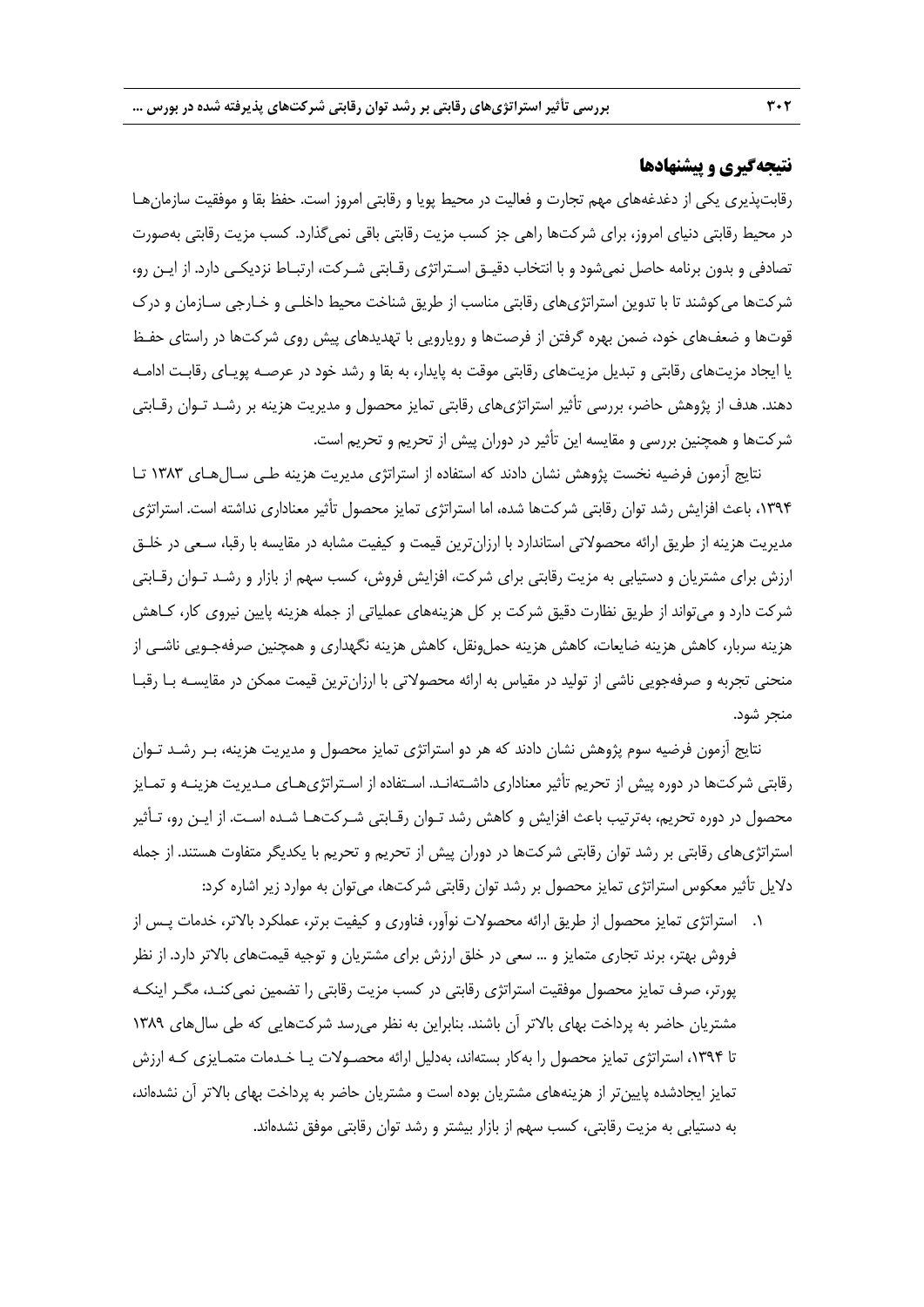۲. بر اساس ديدگاه بارني` (١٩٩١)، اگر يک منبع ارزشمند و كمياب باشد، بـهسـختي توسـط رقبـا تقليـد شـود و سازمان قابليت استفاده از آن را داشته باشد، ميتواند عامل خلق مزيت رقابتي پايدار شود. مزيت رقابتي موقـت از منابعي سرچشمه ميگيرد كه ارزش توليد ميكنند و كمياب هستند، اما بهسادگي توسط رقبا تقليد ميشـوند. اگر اين منابع، كار يك منشأ مزيت رقابتي را انجام دهند، ساير رقبا بهزودي از آن الگوبرداري خواهند كرد و اين امر به برابري رقابتي منجر خواهد شد. بنابراين به نظر ميرسد شركتهايي كه طي سالهاي 1389 تـا ،1394 استراتژي تمايز محصول را بهكار بستهاند، بهدليل استفاده از منابعي كه بـهسـادگي توسـط رقبـا تقليـد و الگـو برداري شده است، ايجاد مزيت رقابت كردهاند و اين امر به برابري رقابتي بين شركتها منجر شده و در نهايت، شركتي موفق به كسب سهم از بازار بيشتر و رشد توان رقابتي شده كه در اجـراي اسـتراتژي مـديريت هزينـه موفقتر عمل كرده است.

نتايج آزمون فرضيه پنجم پژوهش نشان دادند كه شدت تأثير استراتژيهاي رقابتي تمايز محصول و مديريت هزينه بر رشد توان رقابتي شركتها، در دوره تحريم با دوره پيش از تحريم متفاوت بوده است. به بيان ديگر، استراتژي مديريت هزينه، بر افزايش رشد توان رقابتي شركتها در دوره تحريم تأثير معناداري داشته و اين شدت افـزايش بـا دوره پـيش از تحريم بوده متفاوت است، همچنين استراتژي تمايز محصول بر كاهش رشد توان رقابتي شركتها در دوره تحـريم تـأثير معناداري داشته و اين شدت كاهش با دوره پيش از تحريم متفاوت بوده است. بنابراين طي سالهـاي 1383 تـا 1394 و بهويژه در دوره تحريم، فقط استفاده از استراتژي مديريت هزينه موفقيتآميز بوده و به كسب سهم از بازار بيشـتر و رشـد توان رقابتي شركتها منجر شده است.

نتايج اين پژوهش، به نتايج پژوهش ايمانخان، مختاران و نوري نسب (1388) كه به بررسي استراتژيهاي رقـابتي 27 شركت صادركننده برتر ايراني در سال 1386 پرداختند، نزديك است. بر اساس نتايج پژوهش آنها غالب شـركتهـاي صادركننده ايراني براي حضور در بازارهاي بينالمللي و رقابت، از استراتژي رهبري هزينه استفاده ميكنند و از استراتژيهاي تمايز و تمركز كمتر بهره ميبرند. همچنين بهدليل نبود مزيت در كالاهاي صادراتي ايران در زمينههاي توليـد، عرضـه و تقاضا، صادركنندگان براي اينكه بتوانند در بازارهاي جهاني حضور داشته باشند، بهجاي تلاش در راستاي ايجاد تمـايز در كالاهاي صادراتي ايراني، بهدنبال كاهش هزينهها و عرضه كالاها با قيمت پايينتر در بازارهاي جهاني هستند.

بر اساس نتايج و يافتههاي پژوهش، سه پيشنهاد كاربردي ارائه ميشود كه اميد ميرود استفادهكنندگان از اطلاعات حسابداري و مالي و مديران شركتها را در تصميمگيري صحيح ياري كند.

.1 نتايج بهدستآمده از آزمون فرضيههاي اول و سوم پژوهش نشان ميدهند كه رشد توان رقابتي شـركتهـا بـا توجه به نوع استراتژي رقابتياي كه در پيش ميگيرند، متفاوت است. از اين رو، به مديران شركتهـا پيشـنهاد ميشود، در تدوين استراتژيهاي رقابتي شركت، براي بهره گرفتن از فرصتها و رويارويي با تهديدهاي پـيش روي شركتها و درك قوتها و ضعفهاي شركتها، استفاده از رويكرد مديريت استراتژيك مبتني بر شـناخت محيط داخلي و خارجي سازمان را مد نظر قرار دهند.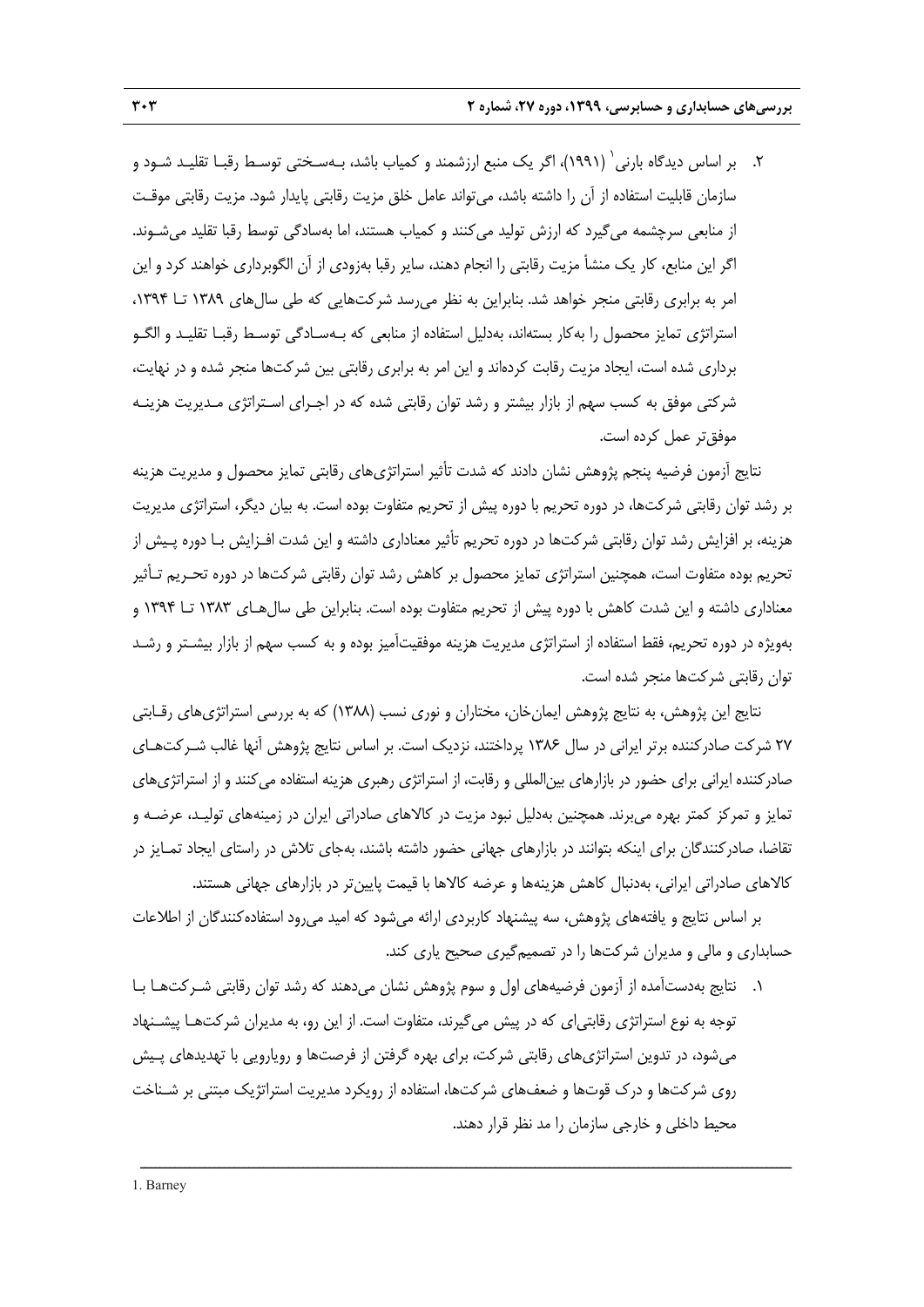- .2 با توجه به نتايج بهدستآمده از آزمون فرضيههاي اول و سـوم پـژوهش، تـأثير معنـادار اسـتفاده از اسـتراتژي مديريت هزينه در افزايش رشد توان رقابتي شركتها تأييد شده است. از اين رو، به مديران شركتها پيشـنهاد ميشود، با نظارت دقيق بر هزينههاي عملياتي خود و كم نكـردن از كيفيـت محصـول، اسـتفاده از اسـتراتژي رهبري هزينه را مد نظر قرار دهند.
- .3 با توجه به فرضيه سوم پژوهش مبني بر موفقيتآميز نبودن استفاده از استراتژي تمايز محصول در افزايش رشد توان رقابتي شركتها و بر اساس نتايج بهدستآمده از مباني نظري پژوهش، بـه مـديران شـركتهـا پيشـنهاد ميشود بهمنظور موفقيتآميز بودن استراتژي تمايز محصول در خلق ارزش براي مشتريان و دستيابي شركت به مزيت رقابتي، ارزشهاي ايجادشده در محصولات يا خدمات شركت، بالاتر از هزينههـاي مشـتريان باشـند تـا مشتريان حاضر به پرداخت بهاي بالاتر آن شوند.

در پايان، اذعان مي شود كه پژوهش حاضر نيز همانند ساير پژوهش ها با محدوديتهايي بهشرح ذيـل مواجـه بـوده است. بانكر و همكاران (2014) و بالسام و همكاران (2011)، براي اندازهگيري متغير اسـتراتژي تمـايز محصـول از سـه نسبت هزينههاي عمومي، اداري و فروش به فروش خالص، هزينههاي پژوهش و توسـعه بـه فـروش خـالص و فـروش خالص به بهاي تمامشده كالاي فروشرفته استفاده كردهاند. در پژوهش حاضر، به پيروي از پژوهش مرادي و سـپهوندي (1394)، از نسبت هزينههاي پژوهش و توسعه به فروش خالص، بهعلت در دسترس نبودن هزينههاي نامبرده، صرف نظر شده است. همچنين، بهدليل اينكه امكان اندازهگيري استراتژي تمركز وجود ندارد، از بررسي تأثير اين استراتژي بـر رشـد توان رقابتي شركتها صرف نظر شده است.

## **منابع**

- ارباب شيراني، بهروز؛ احمدي، آناهيتا؛ شهرياري، محسن (1392). ارائه چارچوب تعيين وضـعيت رقـابتي منـابع سـازمان بـر اسـاس معيارهاي كسب مزيت رقابتي. *بررسي هاي بازرگاني، ١١(*۵٨)، ٦۴ - ٢۵.
- اصغرپور، حسين؛ احمديان، كسري؛ منيعي، اميد (1392). بررسي اثر بيثباتي سياسي بر رشد اقتصادي در ايران: (رهيافت غيرخطـي APARCH). فصلنامه پژوهش ها و سياستهاي اقتصادي، ۲۱ (۶۸)، ۱۹۴-۱۹۴.
- اعتمادي، حسين؛ منتظري، جواد (1392). بررسي عوامل مؤثر بر ساختار سرمايه شركتهـاي پذيرفتـهشـده در بـورس اوراق بهـادار تهران با تأكيد بر رقابت بازار توليد. *بررسي هاي حسابداري وحسابرسي،* ٢٣(٣)، ١-٢۶.
- ايمان خان، نيلوفر؛ مختاران، ماهرخ؛ نوري نسب، محبوبه (1388). بررسي استراتژيهاي رقابتي شركتهاي صادركننده برتر ايرانـي در سال ۱۳۸۶. *فصلنامه مديريت (پژوهشگر)، ۶*(۱۶)، ۶۹– ۷۹.
- بنيمهد، بهمن؛ فراهاني فرد، مهسا (1389). رابطه بين ساختار سرمايه و توان رقابتي شركتهاي پذيرفتهشده در بورس اوراق بهـادار تهران. مجله دانش مالي تحليل اوراق بهادار (مطالعات مالي)، ٩(٨)، ٨٩- ١٠٢.
- خواجويي پور، امين؛ محمدي نژاد، امير؛ شعبان زاده، مهدي؛ خوبياري شورباز، حسن (1395). انتخاب استراتژي بازاريابي رقـابتي بـا بهكارگيري فرايند تحليل شبكهاي (مطالعه موردي: شركت تعاوني توليدكننـدگان پسـته رفسـنجان). *اقتصـاد كشـاورزي و* توسعه، ١٢٤(٩٤)، ٢٥- ۴٣.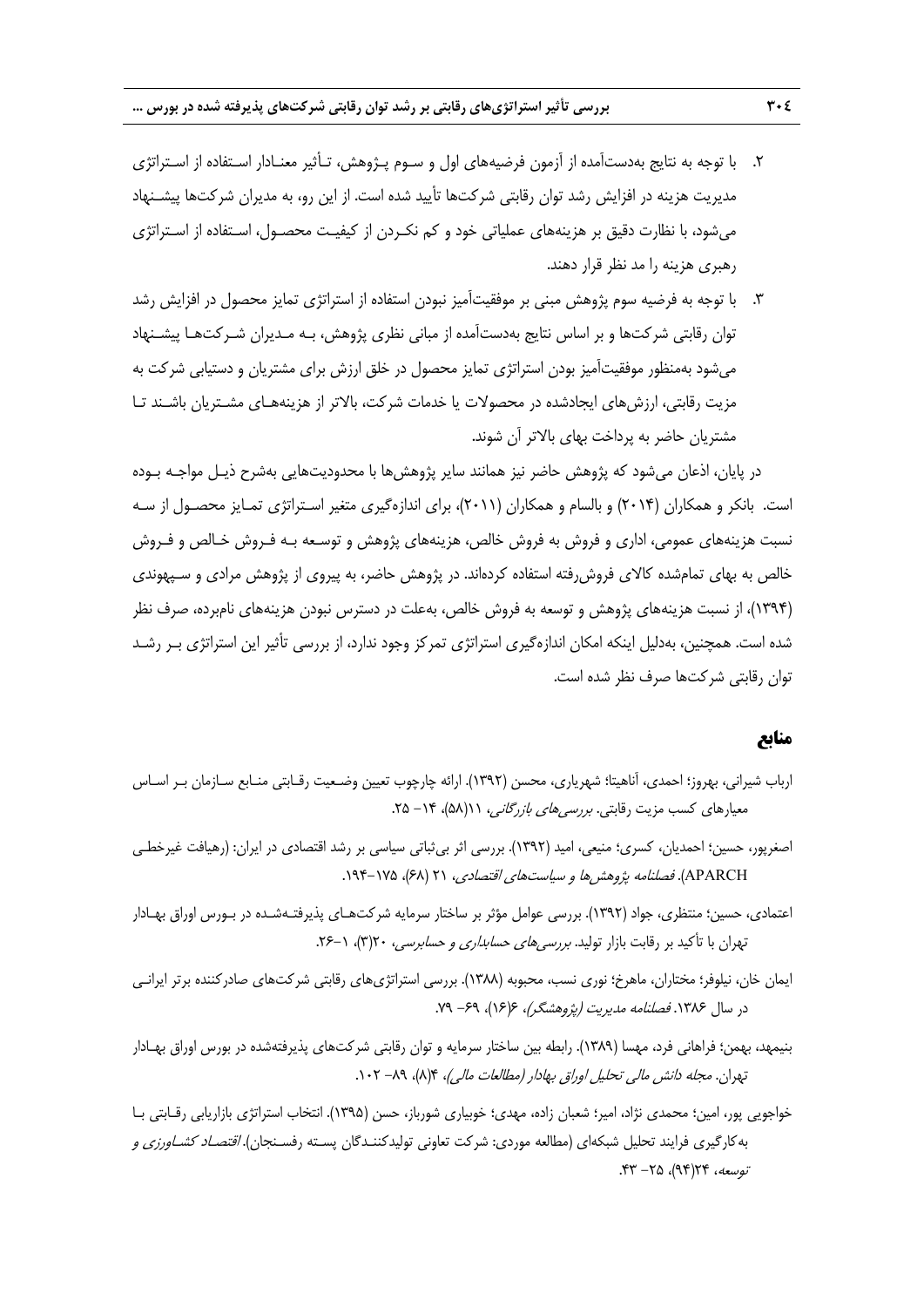- رضايي، مهدي؛ پارسا، حجت؛ مهربانيان, سيما (1396). تـأثير رشـد اقتصـادي و تحـريمهـاي اقتصـادي بـر چسـبندگي هزينـه در شركتهاي پذيرفتهشده در بورس اوراق بهادار تهران. *بررسي هاي حسابداري و حسابرسي،* ۲۴(۴)، ۵۵۱- ۵۷۲.
- زهراني، مصطفي؛ دولتخواه، زهرا (1389). مقايسه تحريمهاي اعمال شده عليه ايران و كـره شـمالي در شـوراي امنيـت. فصـلنامه ر*اهبرد، ۱۹*(۵۵)، ۱۲۹– ۱۷۰.
- شفيعي رودپشتي، ميثم؛ امامي، سيد مرتضي؛ ملكشاهي، فاطمه (1392). آسيبشناسي تحريم نظام بـانكي بـا اسـتفاده از تكنيـك DEMATEL فازي. *مجله مهندسي مالي و مدي*ري*ت اوراق بهادا*ر، ۴(۱۶)، ۵۱– ۷۳.
- لشكري، محمد؛ سامي، ابوالفضل؛ ارشادي، زهرا (1393). ارزيابي استراتژيهـاي رقـابتي و عملكـرد سـازماني. مطالعـات مـديريت  $\Delta - 79$ ، (١٧)،  $\gamma - 6$ .
- مرادي، محمد؛ سپهوندي سعيده (۱۳۹۴). تأثير استراتژيهاي رقابتي بر پايداري عملكرد مالي و ريسک. *پـژوهش هـاي حسـابداري*  $\Delta V_-, V_0 \times V_-, V_-,$
- وظيفهدوست، حسين؛ حاجلو، محمد حسين؛ نظرپور، فريـده (1392). بررسـي تـأثير پيـادهسـازي اسـتراتژيهـاي رقـابتي پـورتر در پاسخ گويي به نياز بازار محوري مشتريان شركت پتروشيمي. *مديريت فرهنگ سازماني، ۱*۱(۳)، ۱۲۱– ۱۳۹.

همتي، محمد؛ ميرابي، وحيد رضا؛ فروغي، محمد اسماعيل (1390). ارائه يك مدل جهت تدوين استراتژي با اسـتفاده از روشهـاي تصميم گيري چندمعياره بهمنظور برتري رقابتي در محيط پويا. *مجله مهندسي مالي و مديريت اوراق بهادار*، 2(۶)، ۶۱– ۸۴.

#### **References**

- Arbabshirani, B., Ahmadi, A., Shahriyari, M. (2013). Providing a framework for determining the competitive status of an organization's resources based on competitive advantage criteria. *Business Review*, 11(58), 14-25. (*in Persian*)
- Asghar Pour, H., Ahmadian, K., Maniee, O. (2014). Effect of Political Instability on Economic Growth in Iran (Nonlinearity method, APARCH). *Journal of Economic Research and Policies*, 21(68), 175-194. (*in Persian*)
- Balsam, S., Fernando, G.D., Tripathy, A (2011). The Impact of Firm Strategy on Performance Measures Used in Executive Compensation. *Journal of Business Research*, 64, 187-193.
- Banimahd, B., & Farahanifard, M. (2010). Relationship between the capital structure and competitive power of listed companies in Tehran Stock Exchange. *Financial Knowledge of Securities Analysis*, 4(8), 89-102. (*in Persian*)
- Banker, R.D., Mashruwala, R., Tripathy, A. (2014). Does a Differentiation Strategy Lead to More Sustainable Financial Performance than a Cost Leadership Strategy? *Management Decision*, 52(5), 872 – 896.
- Barney, J. (1991). Firm Resources and Sustained Competitive Advantage. *Journal of Management*, 17(1), 99–120.
- Bayraktar, C.A., Hancerliogullari, G., Cetinguc, B., Calisir, F. (2017). Competitive strategies, innovation, and firm performance: an empirical study in a developing economy environment. *Technology Analysis & Strategic Management*, 29(1), 38-52.